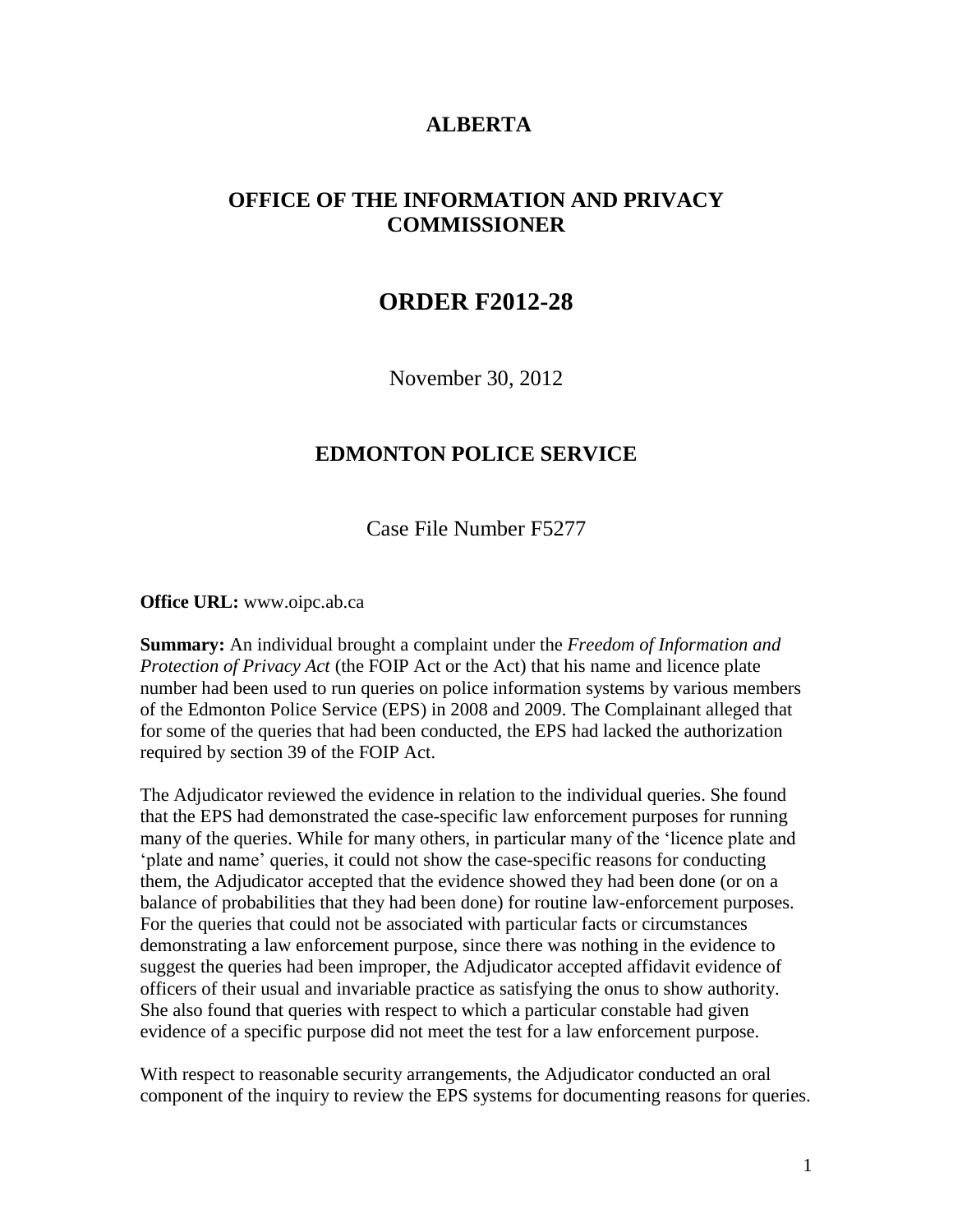While this evidence showed that there were some inadequacies in the processes and practices in this regard, it also showed that the EPS is committed to continued improvement. Since the queries in relation to the Complainant had been shown to be authorized for all but one occasion, and the EPS systems had operated adequately for the most part in relation to him, the Adjudicator found that the case did not raise a concern regarding EPS"s general compliance with section 38 of the Act. She held that in these circumstances, it was not necessary for her to make a determination about this issue.

**Statutes Cited: AB:** *Freedom of Information and Protection of Privacy Act*, R.S.A. 2000, c. F-25, 33, 38, 39, 39(1)(a), 39(4), 41, 72; Police Service Regulation, AR 356/90, s.  $5(1)(i)$ .

**Orders Cited: AB:** Orders F2006-033, F2008-024.

# **I. BACKGROUND**

[para 1] This inquiry arises in consequence of information provided to the Complainant by the Edmonton Police Service (the EPS or the Public Body) that his name and car licence plate number had been run through police information systems by various members of EPS, on numerous occasions in 2008 and 2009. (There were 72 queries in all; however, for many of these, two queries occurred on a single occasion, in the sense that a licence plate query was followed immediately by a registered owner query, so that the number of occasions for the queries is somewhat lower.) The Complainant says that many of these queries were done without the authorization required by section 39 of the *Freedom of Information and Protection of Privacy Act*, ("the Act"). (The Complainant does not question the authority for running a limited number of the queries, in particular, queries that were numbered in the EPS response to his access request as numbers 1 to 8, 11 to 15, 64 and 65.)

## **II. ISSUES**

[para 2] The Notice of Inquiry sets out the issues as follows:

- Issue 1: Did the Public Body collect the Complainant"s personal information in contravention of Part 2 of the Act?
- Issue 2: Did the Public Body use the Complainant"s personal information in contravention of Part 2 of the Act?
- Issue 3: Did the Public Body disclose the Complainant's personal information in contravention of Part 2 of the Act?

[para 3] The first two of these issues pertain to the EPS"s collection of the Complainant's personal information (or access of information about him it already had) to run CPIC (Canadian Police Information Centre) queries, and its use for that purpose. It may be presumed that when the checks were run, the EPS accessed any information pertaining to the Complainant that was present on the system; however, it is not known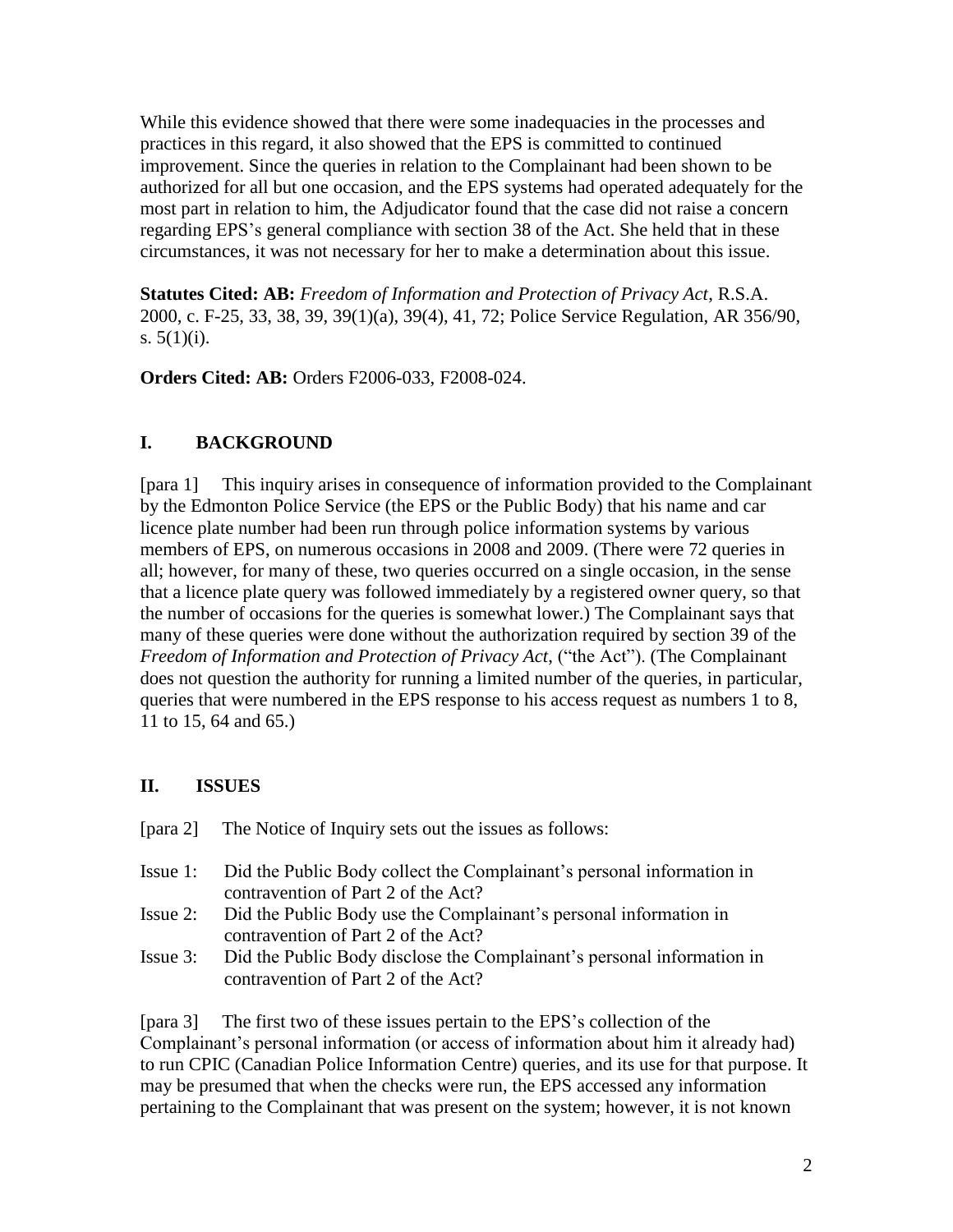what this information was, and it is not possible in the present inquiry to make determinations as to whether there was authority for this collection (or re-collection) or use of any such information. As well, the facts do not raise the issues of disclosure of any information that was collected. Thus I will focus on the collection and use of the Complainant's information for the purpose of running the queries, which I have termed "Issue A", as set out below.

[para 4] The evidence of the EPS indicated that in relation to a large proportion of the queries, there was no documentation as to the specific reasons why they had been conducted. In view of this, I decided to add the issue of whether the EPS has reasonable security arrangements in place in relation to information it has collected about the Complainant (which is stated as Issue B below). I received additional written submissions from the parties about this issue, and in addition, an oral component of this inquiry was held to further explore the matter of documenting the reasons for queries, and how this relates to the EPS"s performance of its obligations under section 38 of the Act.

# **III. DISCUSSION OF ISSUES**

#### **Issue A: Did the Public Body collect and use the Complainant's personal information in contravention of Part 2 of the Act?**

[para 5]Under section 33 of the Act, a public body has the following authority to collect information:

- *33 No personal information may be collected by or for a public body unless*
	- *(a) the collection of that information is expressly authorized by an enactment of Alberta or Canada,*
	- *(b) that information is collected for the purposes of law enforcement, or*
	- *(c) that information relates directly to and is necessary for an operating program or activity of the public body.*

[para 6] Under section  $39(1)(a)$ , a public body may use personal information for the purpose for which it was collected or compiled, or for a use consistent with that purpose. Section 41 clarifies that, for the purposes of section  $39(1)(a)$ , a use of personal information is consistent with the purpose for which the information was collected or compiled if the use:

- *(a) has a reasonable and direct connection to that purpose, and*
- *(b) is necessary for performing the statutory duties of, or for operating a legally authorized program of, the public body that uses or discloses the information.*

[para 7]Thus, section 39 is met where the personal information is used for the purposes of law enforcement, or is necessary for an operating activity or program of the public body. As well, by reference to section 39**(**4), a public body may use the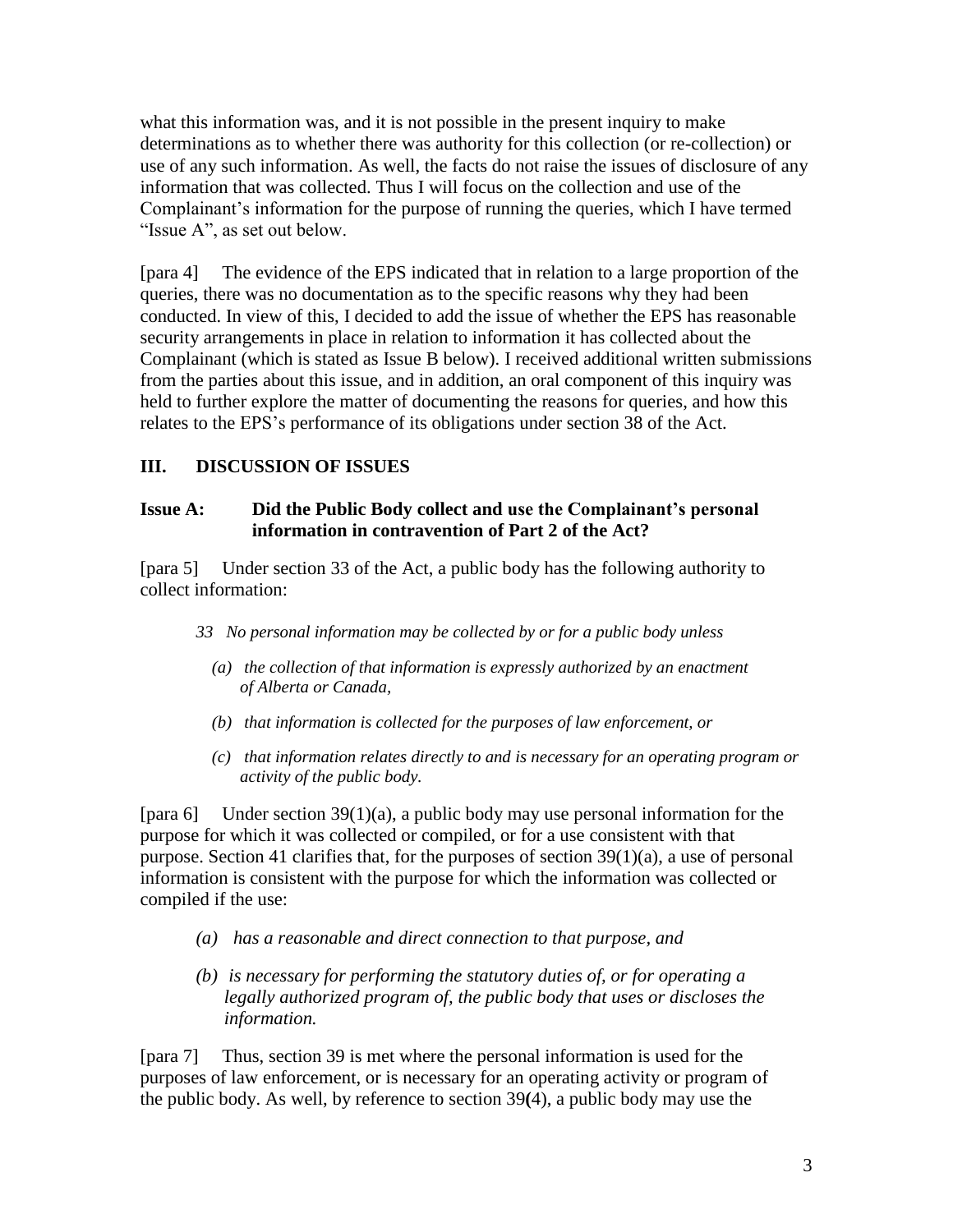personal information only to the extent necessary to carry out its purpose in a reasonable manner.

[para 8] The name of the Complainant that was collected and used by the EPS in conducting the queries was his personal information.

[para 9] I must now consider whether the EPS has shown that the various instances in which it collected and used the Complainant's personal information was for a law enforcement purpose (or for a purpose relating to and necessary for an operating program of the EPS). I must also consider whether the extent of its use was necessary to enable the EPS to carry out its law enforcement purposes in a reasonable manner.

[para 10] The information on these questions was given by the EPS through its written submissions as well as through affidavit evidence of some of the members of the EPS who had conducted the individual queries, as well as of the EPS Disclosure Analyst and an external consultant who was retained to obtain additional information relative to the query audit log. I will deal with each of the individual queries below.

[para 11] The EPS initially divided the queries into categories, as follows:

- i. Licence plate queries
- ii. Licence plate and name queries
- iii. Queries conducted in Case File 08-062618; and
- iv. Queries conducted for other purposes.

In answer to further questions I posed to the EPS, it was determined that there were in fact no queries that were of licence plates alone, as in each case in which a licence plate query was run, the "R.O" feature had been enabled, which meant that some information about the registered owner of the vehicle was also provided. On the basis of this determination, the EPS withdrew an argument it had initially made that the "licence plate alone' queries did not involve collection or use of the Complainant's personal information.

## *Queries for which a specific reason was provided*

[para 12] I will deal first with the queries for which the evidence revealed a specific situation-based reason why the query was conducted. I will then consider the remaining queries, for which there was no specific evidence of purpose, but reliance was placed instead on an account of the usual purposes for queries in particular contexts as well as evidence as to the "invariable practice" of officers.

[para 13] Before turning to the queries themselves, it is useful to set out the following background information, which gives context to some of the queries. The Complainant in this case was involved in an incident, on May 12, 2008, in which a police officer (Constable Mishio, who was at the time the School Resource Officer at Eastglen High School) observed the Complainant driving in manner which the Constable regarded as inappropriate, near Eastglen High School. Shortly thereafter, the Constable approached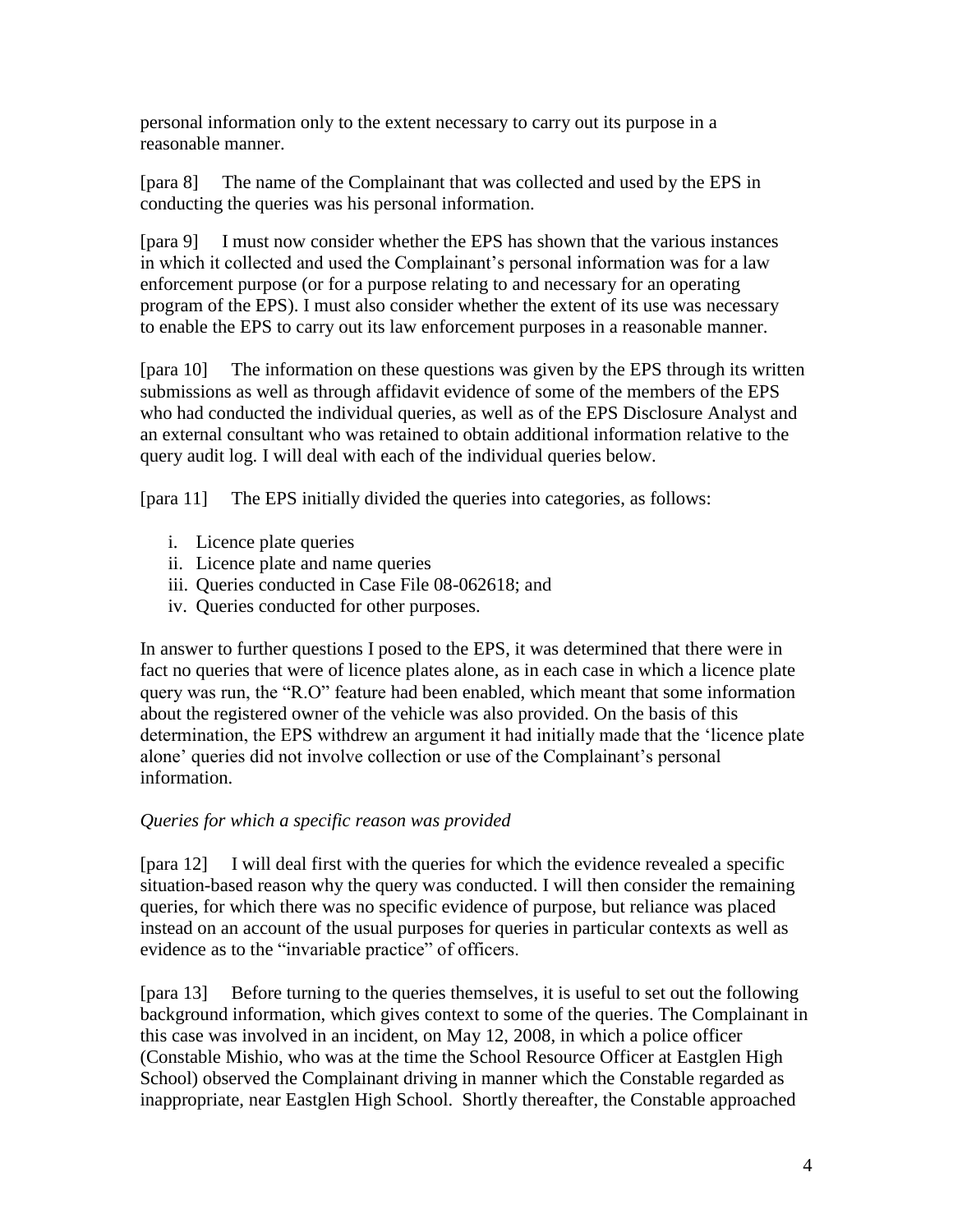the Complainant, who by then was outside his vehicle and was engaged in an interaction with other individuals in the area of the high school. The Constable made a remark to the Complainant about his driving. After some further verbal exchanges, a physical altercation occurred between the constable and the Complainant, in which a third individual also became involved.

[para 14] The Complainant was charged with assault of the police officer. (The third individual was also so charged.) The Complainant was arrested and granted bail, with specific conditions (to keep the peace and be of good behavior; to have no direct contact with three named individuals , including his co-accused in the assault charge except in the presence of counsel, and not to be within a five-block radius of Eastglen High School). An "Officer Safety Alert" was posted on the North Division Police Station Watchboard, and was also maintained on an electronic watchboard, indicating the offence with which the Complainant had been charged, and the conditions that had been imposed on him. The Complainant"s trial for this offence took three days and concluded on July 23, 2009. Constable Mishio testified at this trial. The Complainant was acquitted of the charge on the final day of the trial.

[para 15] During the period in which these events were taking place an EPS Standard Operational Plan was put into in place (in December, 2008), for the area between 118 and 122 Avenues and between 50 and 71 Streets, titled "HEAT - Hard Enforcement on Active Targets". Part of the purpose of the plan was to strictly enforce traffic rules in the areas of 120 Ave / 121 Ave due to an increase in traffic complaints, as well as to stop and identify occupants of "all vehicle traffic not associated to the areas", the latter possibly associated with a concern about increased drug trafficking and auto theft. It appears that information about the Complainant (and possibly other individuals) was appended to this plan, including the statement that he was "Belligerent to PO", the conditions attached to his recognizance, and a description and licence plate number of the Complainant's vehicle. The Complainant resided within the project area at the time.

[para 16] The EPS Disclosure Analyst required the members conducting the queries at issue in this case to provide memoranda to her in relation to the queries. Some of them also swore affidavits relative to their reasons for conducting queries. As well, the EPS provided documentary evidence in relation to case file 08-062618, relating to the incident above, as well as to other instances of encounters between the Complainant and the police.

[para 17] Some of the queries were conducted via the EPS internal information systems (EPROS or EPROS Gateway), while some were conducted through the "CAD" system (computer-aided dispatch). These systems and how they are used are discussed more fully later in the order. Briefly, the internal system has an available 'reasons' field, which members are required to fill in. A CPIC query done via the "CAD" system has a 'remarks' field which automatically fills in information relative to the person making the query. The 'remarks' field has a limited amount of additional space, but there was no requirement at the time the queries were done to fill in this field with the reasons for the query. The CPIC screen also has a 'reason for access' field that has a drop-down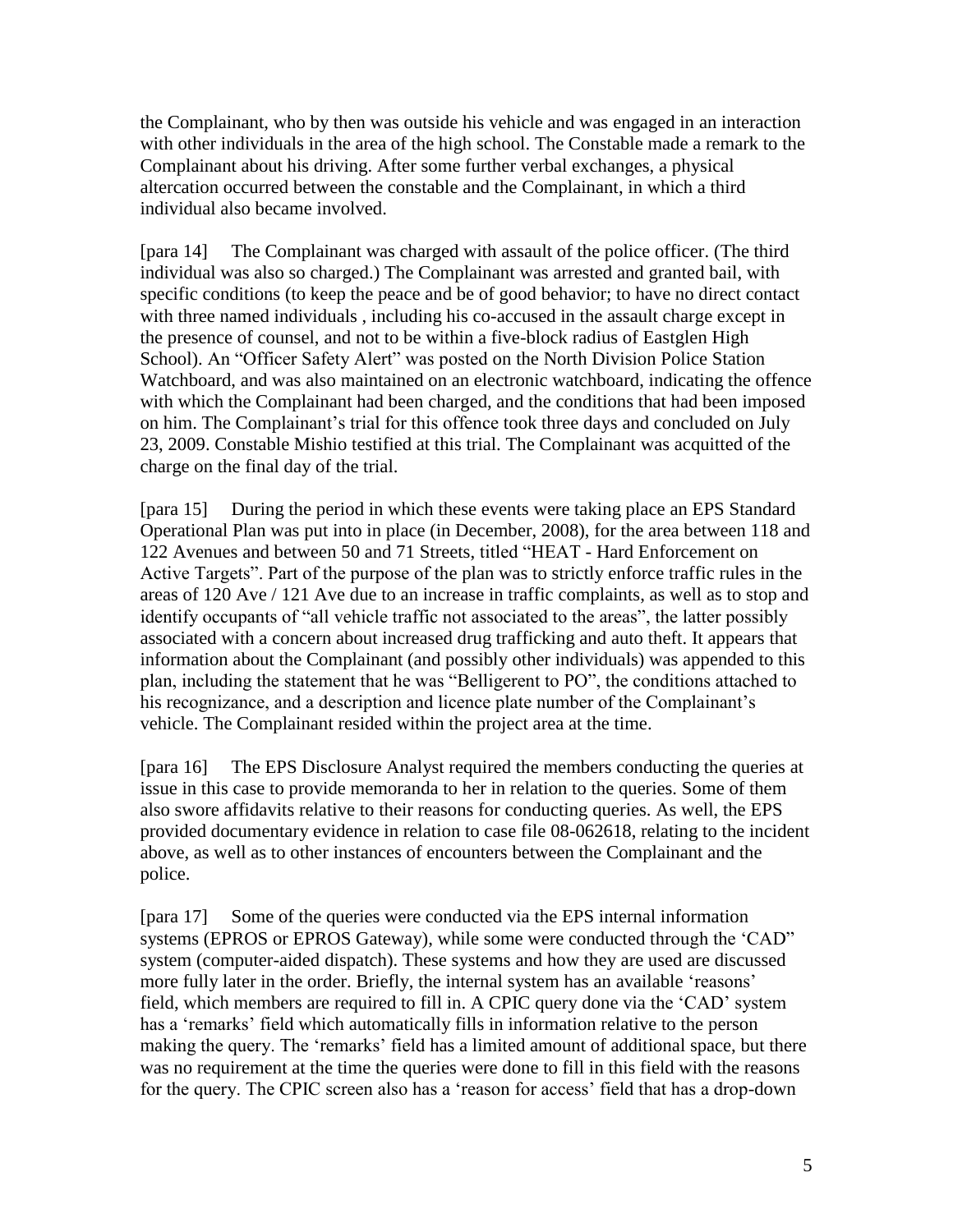menu, which fills in with "investigative", unless one of two other available choices is made.

#### *Queries associated with case file 08-062618*

[para 18] I turn first to the queries at issue that were related to the incident and events described in paras 14 and 15 – the queries related to EPS case file 08-062618, and its aftermath. The EPS submission states that a number of the queries were done in connection with the investigation and follow up of the incident, in particular, the following:

Query 16 was a name query by a non-sworn member, L. Frevel. The documentary evidence provided by the EPS demonstrates that this person added onto CPIC a court-ordered recognizance in relation to the Complainant relative to case file 06- 062618. This accounts for the query, and is a law-enforcement purpose.

Queries 20 and 21, which were nearly-concurrent licence plate queries, done via EPROS Gateway, were by Cst. Belzevick, who was the lead investigator in the case. The "remarks" column in the audit log shows that Cst. Belzevck entered the case file number when he conducted the queries. I am satisfied the investigation was the reason for the query, and that it is a law-enforcement purpose.

Query 36 was a name query by a non-sworn member, M. Camarta, who noted case file 08-062618 in her Memorandum together with a note that "court files were brought forward". The EPS explained that the CPIC warrant unit, to which this individual was assigned, queries names on the daily "brought forward list" to determine the next scheduled court date, and amends CPIC accordingly. I am satisfied the reason for the query was in relation to the file, again, a law enforcement purpose.

[para 19] For some of the queries, the officers conducting them tied their purpose to the bail release conditions that had been set for the Complainant, and the Officer Safety Alert that had been posted in North Division:

Query 9 was a name query performed on EPROS on May 13, 2008 by Cst. Chwok, Acting Staff Sergeant in North Division at the time. Cst. Chwock"s Memorandum in response to the Disclosure Analyst"s request states that he conducted the query to determine if any conditions had been set when the Complainant was released, and whether there was any need for a "C.I.S. Detective" to follow up on the conditions. The 'reasons' field was completed by Cst. Chwok with a notation consisting of what appears to be his payroll and regimental numbers together with the words "North CIS". I accept that this was the purpose of the query, and that it was a law enforcement purpose.

Concurrent "plate and name" queries 22 and 23 were conducted from a mobile unit (via the "CAD" system) in which Cst. Dascavich and Cst. Morrison were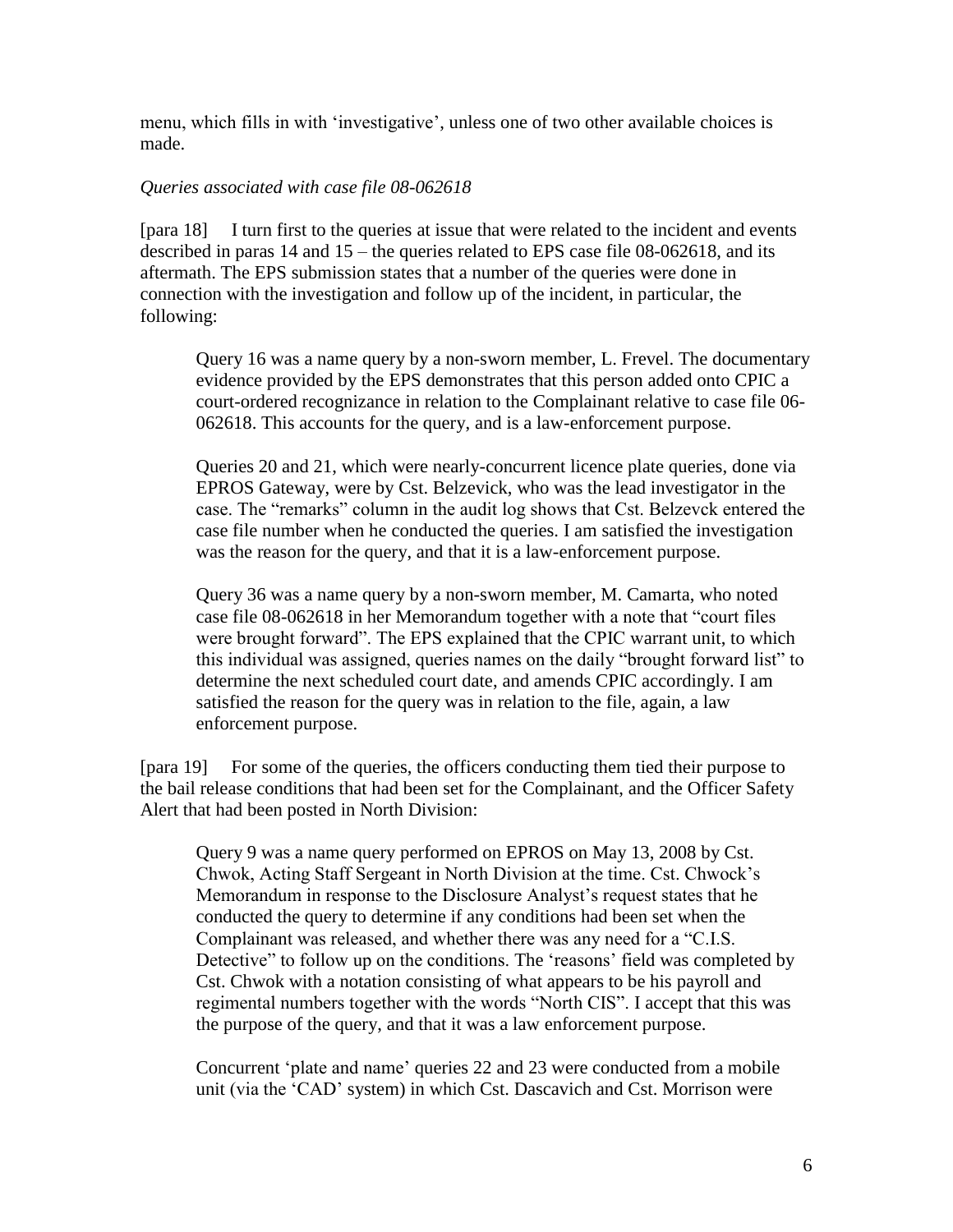partnered, on June 1, 2008. Cst. Morrison"s Memorandum indicates that the query was in relation to file 09-062618, that the Complainant's name had been posted on the North Division Watchboard in an Officer Safety Alert, and that the query was to learn what conditions the Complainant was bound by, and to be aware of information for possible file maintenance of the Complainant's and co-accused's files. I accept that this was the purpose of the queries, and that it was a law enforcement purpose.

Query 33 was a name query conducted via the "CAD" system on September 25, 2008 by Cst. Abbott, who was assigned to North Division patrol. Cst. Abbot says in his affidavit that he did not actually recall the reason for the query, and could not locate any documentation about it, but he does say he saw the Officer Safety Alert, and lists the possible reasons why in view of this he would have conducted a query, including to see whether the bail conditions were in place to enable him to respond appropriately if he were to encounter the Complainant, and to identify the Complainant if he saw someone who looked like him in the vicinity of Eastglen High School. Given the circumstances and the Constable"s duties at the time, I accept it is more probable than not that the query he conducted was for a purpose such as he describes, and was for a law enforcement purpose.

Query 40 was a name query conducted via EPROS (or EPROS Gateway) by Cst. Jacobs on October 29, 2008. Cst. Jacobs was the EPS member who created the Standard Operational Plan "Project HEAT" described above at para 15. He states in his Memorandum that the Complainant was one of the subjects of the plan, that at the time the Complainant had several conditions, and that he noted in the plan that the Complainant was to be checked as to whether he was abiding by his conditions. The "reasons filed" entry made by Cst. Jacobs appears to consist of his regimental number. I accept that the purpose of the query was related to the creation of the plan, and that it was a law enforcement purpose.

Query 41 was a name query conducted from a mobile unit (via "CAD") in which Cst. Smart and Cst. Hoogenberg were partnered, on November 4, 2008. Cst. Hoogenberg's Memorandum indicates that the query was in relation to file 09-062618, that he had been advised that the Complainant had been identified as an Officer Safety concern, and that he had conducted the query to determine the conditions for the Complainant"s release and in case he was to deal with the Complainant in his regular course of duty. I accept that this was the purpose of the query, and that it was a law enforcement purpose.

Two name queries fairly proximate in time (Queries 38 and 39) were conducted via EPROS (or EPROS Gateway) by Cst. Paulino, a patrol officer in North Division, on October 25, 2008. Cst. Paulino had been involved in the investigation of file 08-062618, and noted the Officer Safety Alert that had been posted in the station. Cst. Paulino filled out the 'reasons' field with a regimental number and the word "work". The constable could not locate any documentation about these queries, but recalls them, and that they were performed to check for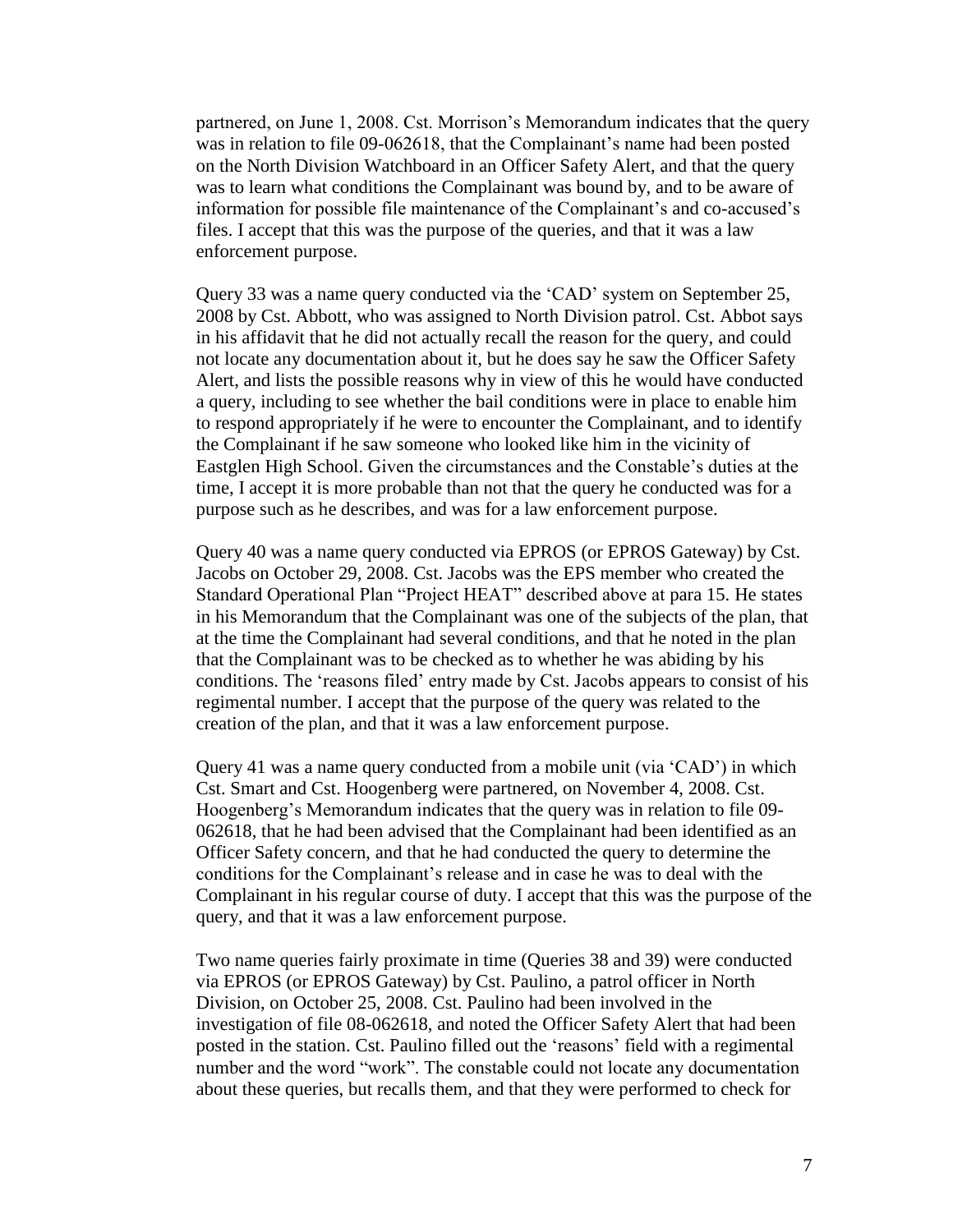warrants or outstanding conditions. I accept that this was the purpose of the queries, and that it was a law enforcement purpose.

Query 57 was a name query conducted via the "CAD" system on March 19, 2009 in a mobile unit occupied by Cst. Junio and Cst. Tagg. Cst. Tagg recalled conducting a curfew check on the Complainant's co-accused in case file 08-062618, at the home of the co-accused, who at the time was also subject to a bail release condition, to have no contact with the Complainant. Cst. Tagg said that the query of the Complainant would have been to view a picture of the Complainant to ensure that he was not one of the persons present at the home of the coaccused, and thus that the co-accused was complying with the court-ordered conditions of his bail. I accept as more probable than not that this was the purpose of the query, and that it was a law enforcement purpose.

Queries 70, 71 and 72 are those which the Complainant regards as most contentious. They were name queries conducted via EPROS or EPROS Gateway by Cst. Mishio on the morning of July 23 (just after 9:00 a.m.), the day that the Complainant was acquitted of the charge in which Cst. Mishio had been the alleged victim of an assault by the Complainant. Cst. Mishio had testified in that trial. On the date the queries were conducted, Cst. Mishio was assigned to the Surveillance Unit, but he states in his affidavit that there was a possibility that he would be returning to Eastglen High School as the Resource Officer, and that the query was done to determine if there were any ongoing conditions on the Complainant, including any restrictions as to his attendance at the high school.<sup>1</sup>

[para 20] Cst. Mishio"s decision to make this query on the date and time in question is somewhat puzzling. He states that at the time he made the query he was not yet aware of the outcome of the trial because it had not yet concluded. It seems likely that the outcome of the trial would be a determining factor as to whether existing conditions would continue or be removed, or new ones imposed. Thus his action seems somewhat premature. (On the other hand, I have no evidence as to whether he would have known that the verdict would be given on the concluding day of the trial.) Regardless, in my view, the query was premature as an action for a law enforcement purpose. There is no suggestion that the answer to the question would in some way determine his reassignment to the School Resources post. I do not see that until he was certain that he would be assuming the post, or indeed until he had in fact assumed it, there would be any law enforcement reason for ascertaining the status of the Complainant's court-ordered conditions. I understand that Cst. Mishio also swore that he conducted queries only for reasons relating to his duties as a police officer. However, assuming these queries were conducted for the reasons the constable gave, I do not accept that it was, in the circumstances and at the time, reasonable for him to conduct this query for this purpose. Therefore, it was, in my view, neither done for a law enforcement purpose, nor done only to the extent necessary to carry out a law enforcement purpose in a reasonable manner.

<sup>&</sup>lt;sup>1</sup> Information as to whether Cst. Mishio filled in the 'reasons' field is not available, as the record of this query could not be located by the outside consultant who had been retained to determine the content of the 'reasons' fields for all the EPROS queries.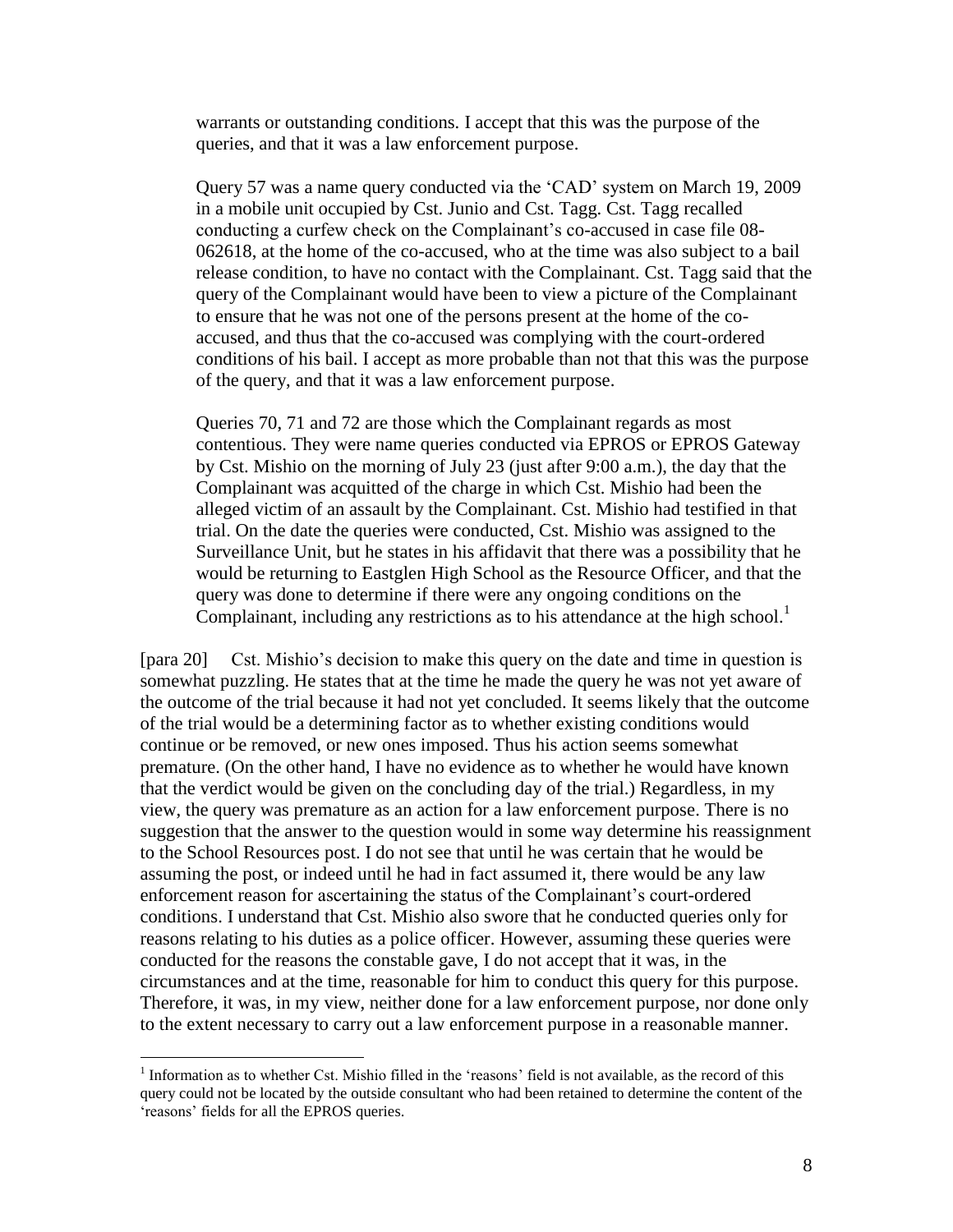[para 21] In making this finding I have noted the Law Enforcement Review Board decision (presented to me by the EPS) that considered Cst, Mishio"s testimony in the context of an LERB decision regarding a disciplinary complaint by the Complainant of an unnecessary or unlawful exercise of authority under section 5(1)(i) of the Police Service Regulation. The LERB upheld the Chief"s first-level finding that he had insufficient evidence to support a charge. I note in this regard first, that I do not believe that the appropriate considerations and the standard of proof for whether there is sufficient evidence to support a charge of violation of the Police Service Regulation are the same as that for deciding whether lawful authority under section 39 of the FOIP Act has been demonstrated on a balance of probabilities. Further, the LERB reviewed the Chief"s decision on a standard of reasonableness; it did not find that his decision was correct. As well, the LERB did not specifically say, and I do not see that it necessarily follows from its conclusions, that it regarded Cst. Mishio's explanation for the queries he conducted to be a satisfactory. It set this explanation out, but commented only that "in the absence of specific allegations of misconduct or evidence in support" the Chief had enough information to determine there was insufficient evidence to support a charge. I am, in any event, not bound by the decisions of the LERB.

[para 22] Four of the queries related to other interactions between the Complainant and the police:

Name queries 18 and 19 were conducted by Cst. Ellet to enable him to personally serve the Complainant with a parking ticket.

Plate query 25 was conducted by Cst. Steward, who was conducting an investigation in relation to EPS case file 08-084763, a motor vehicle accident involving the Complainant.

Queries 50, 51 and 52 were concurrent "plate and name" queries conducted by Cst. Mitchler in connection with the issuance of a violation ticket for parking in an emergency access lane.

The 10 queries reviewed above were all conducted for law enforcement purposes. With the exception of Constable Mishio"s query, they were, in my view, also conducted to an extent reasonable for the purpose, in the sense that the name was used to run the query.

[para 23] The foregoing queries, together with queries the Complainant did not put into issue in this inquiry, total 38 queries (or 24 if concurrent queries of licence plate followed by name are counted as a single one). This accounts for approximately half the total number of queries of the Complainant in the time period at issue.

#### *Queries for which no specific reason was provided*

[para 24] The remaining 31 queries (or 21 if concurrent queries of licence plate followed by name are counted as a single one) are all either licence plate queries (with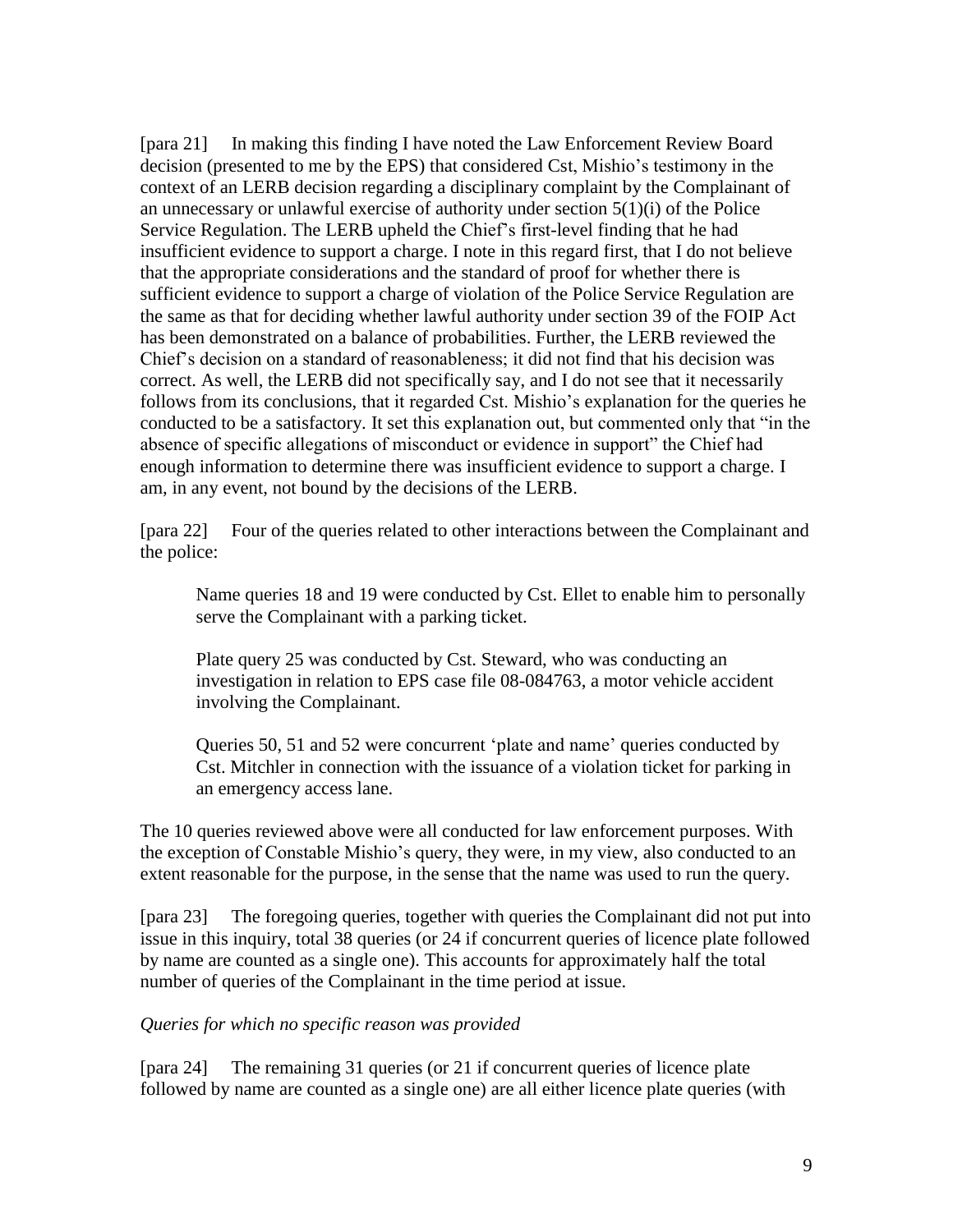the R.O. feature enabled) (these were queries 10, 17, 24, 26, 29, 30, 37, 42, 49, 53, 55, 62, and 63), or are concurrent licence plate and name queries (these were queries 14, 15, 27, 28, 34, 35, 45, 46, 47, 48, 60, 61, 66, 67, 68, and 69). 2

[para 25] For all of these remaining queries, the officers who conducted them were unable either to recall them, or to provide any documentation relative to them which would indicate the purpose for which they were conducted. Rather, for each of them, the EPS member in question provided an affidavit attesting to the following: that they were assigned to a patrol unit or a canine unit at the time of the query, that they were not acquainted with nor did they know of the Complainant; the usual reasons why such queries are conducted, and; that their usual and invariable practice was to conduct queries only for police purposes.

[para 26] As the EPS points out, former orders of this office have accepted evidence of this nature as adequate evidence of a police purpose, as long as there are no circumstances raised by the Complainant which suggest that there may be some reason to doubt the legitimacy of the queries. There is also a former order saying that a large number of queries does not necessarily in itself raise a suggestion of impropriety (Order F2008-024).

[para 27] I must ask whether anything about the circumstances of the present case raises doubt as to whether the affidavits provided by the EPS members who conducted them as to their likely purposes and the members' invariable practice can be accepted as evidence of the police purpose for the queries.

[para 28] The Complainant says in his submission that he has been the subject of police harassment. However, leaving the file 08-026218 incident aside, he does not point to specific instances in which police have approached him, or dealt with him in a harassing fashion. I might agree that harassment was an appropriate descriptor if the queries were related to unwarranted vehicle stops. However, I do not have evidence as to whether they involved stops at all, and I may presume that the Complainant would have put forward evidence of any stops he regarded as unwarranted, to support his claim of harassment. Further, there was a suggestion in the oral inquiry that any vehicle stops would show up in accessible "unit histories". As well, an EPS witness in the oral component of the inquiry (whose testimony is described more fully below) stated that any vehicle stop that was conducted properly would be documented as an "event". However, the members conducting the unexplained queries all stated there was no documentation to which they could refer to find the reasons for their queries. In view of the foregoing, I believe I may conclude that none of the queries at issue resulted in vehicle stops.

<sup>&</sup>lt;sup>2</sup> Two queries, by Constables Lawczynski (#56) and Krzcziu, (#53) appear on the query log as they were name-only queries, but it was later determined that in fact, the officers also concurrently queried a licence plate for a vehicle also registered to the Complainant that was not mentioned in his access request. Thus they are in fact "licence plate and name" queries.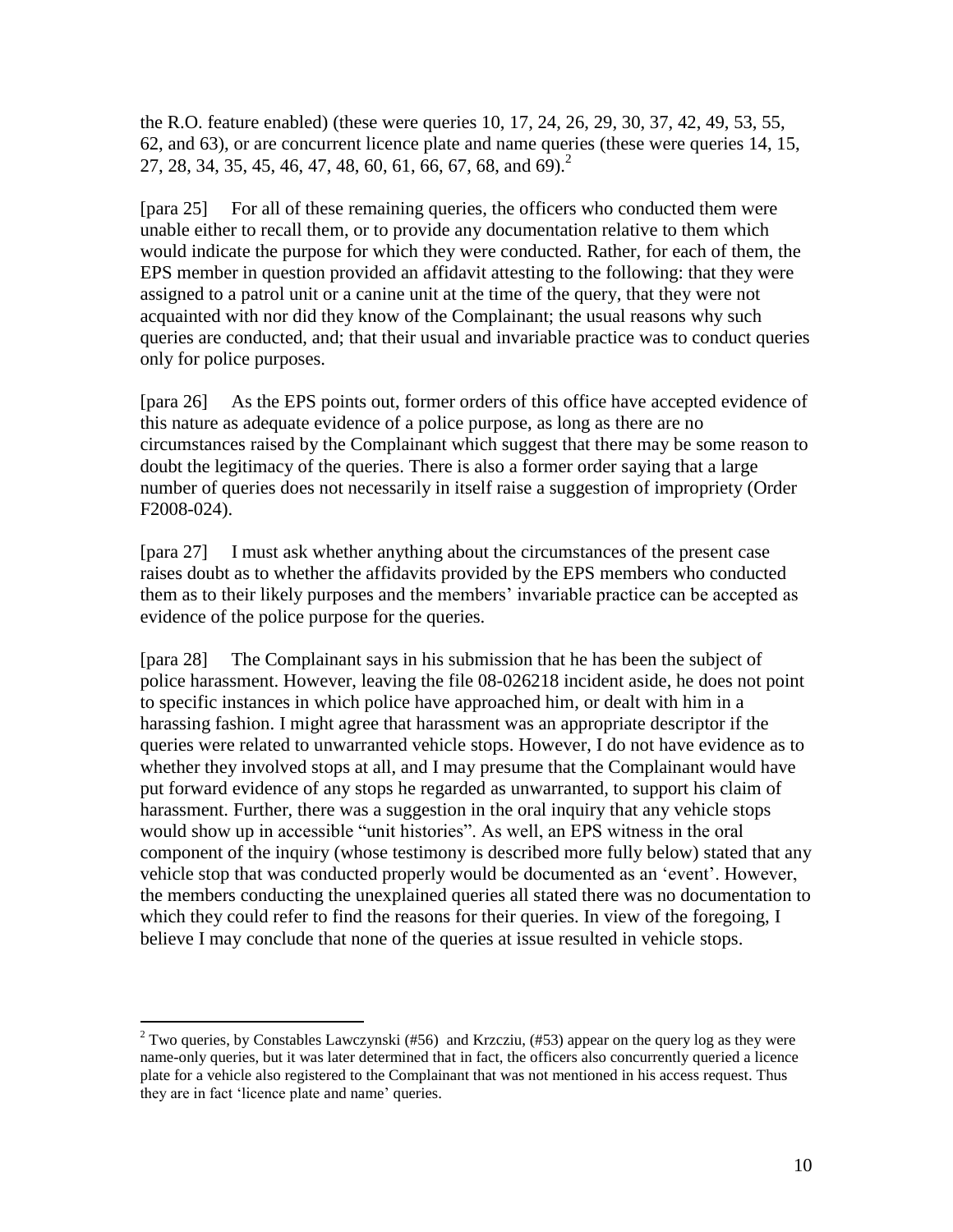[para 29] Possibly the Complainant would regard his information as it appears in "Project HEAT", and the "Officer Safety Alert" document, as well as the ensuing queries discussed above, to constitute "harassment" such as could lead me to doubt the validity of undocumented or unexplained plate and "plate-and name" queries. However, I am in no position to judge the propriety of identifying a person who has been charged with assault of a police officer as a targeted person in such a project plan, or of the posting of the safety alert. Despite the fact the Complainant was ultimately acquitted of the charge of assaulting the officer, I do not have enough knowledge about him, or about police practices and processes concerning such cases and what may or may not be appropriate, to make such judgments. Further, though the Complainant raised the idea of being "targeted" in a general sense, he did not specifically argue that steps taken by the police (that were just described) were, given the outstanding charge against him, themselves inappropriate. As to whether the queries that ensued from these police actions constitute possible evidence of harassment, again, given that the Complainant was charged with assault within or near the project area, and that the safety alert arose from the fact of this charge, I will not dispute that queries that were based on or related to the project plan and the safety alert were in relation to law enforcement and were to the extent reasonable for that purpose.

[para 30] I must also consider the possibility that when the Complainant speaks of harassment, he is referring simply to the large number of queries that have been done relative to him. Explanations which I regard as satisfactory were provided for all but three of the queries of the Complainant that used only *his name* (in contrast to plate number), (the exception being the three queries by Cst. Michio discussed above at para 20). Thus, leaving that query aside, if by "harassment" the Complainant is referring to the queries themselves, such harassment, if it occurred, could consist only of the 21 licence plate or "plate and name" queries that are not explained on a case-by-case basis.

[para 31] I agree that such a large number of licence plate queries over a small period of time (14 months) raises the question of whether the Complainant was being singled out in some way when his licence plate was queried. In this regard, the evidence has shown that this was overtly the case for the "Project HEAT" target area. However, the largest number of unexplained queries were in fact not conducted by EPS members assigned to patrol in that area (five of them were conducted by someone assigned to North Division patrol, leaving 15 that were not). This means that a large number of licence plate and "licence plate and name" queries remain for which there is no suggestion of a particular fact-specific explanation.

[para 32] However, 13 of the 21 queries that were initiated using the licence plate number of the Complainant's vehicle – numbers 10, 17, 24, 26, 29, 30, 37, 42, 49, 53, 55, 62 and 63 - were of the Complainant"s licence plate *alone* (though with the R.O. feature not de-selected). As a query that is initiated by a licence plate suggests that the name of the driver is unknown to the querant, and as no further action – not even a further query of the registered owner"s name (as returned on a plate query) – appears to have been taken even once the registered owner's name was known, it follows that querant did not identify and then query the Complainant as someone already known to him. Thus, in my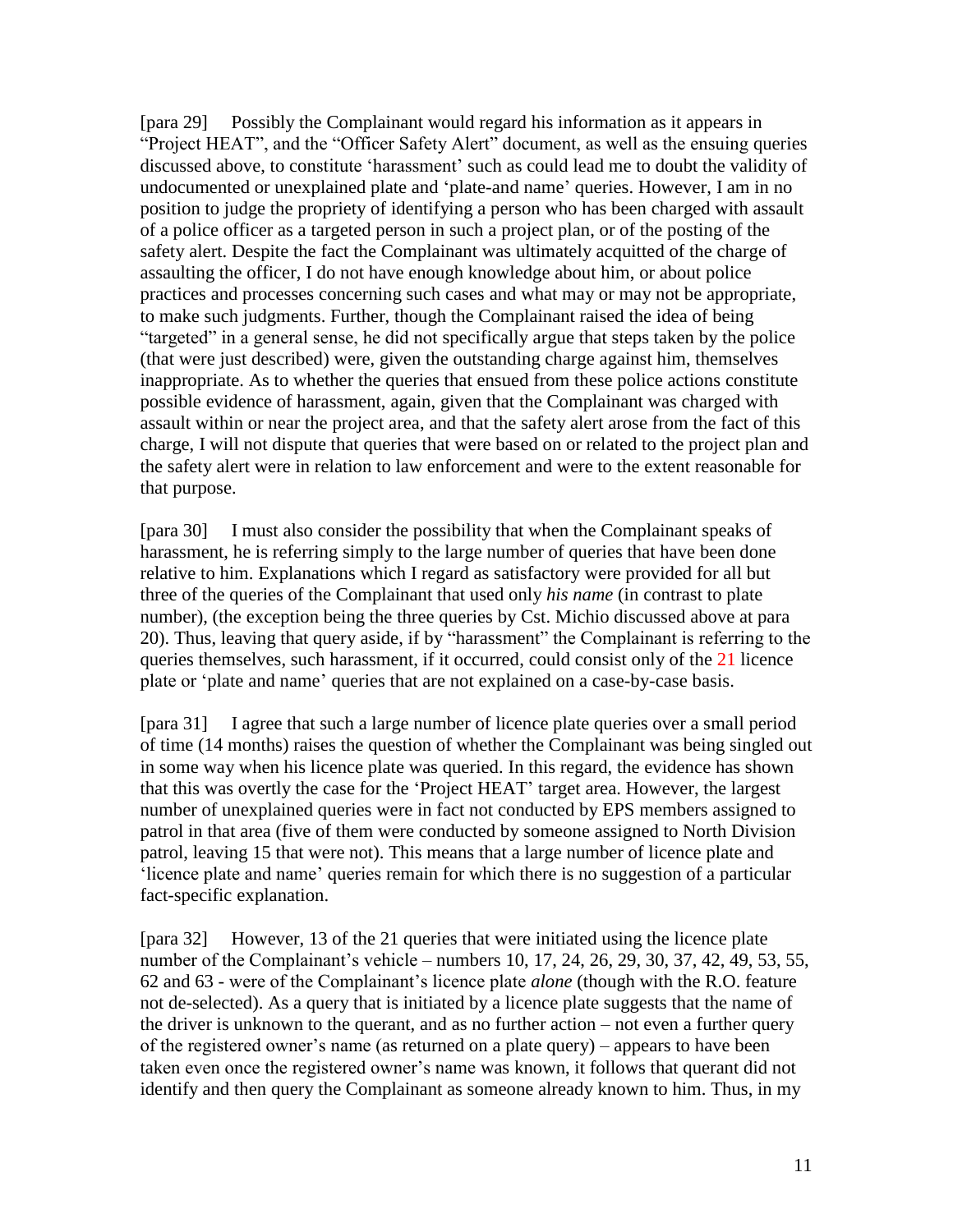view, the explanation offered by the police officers who conducted the queries can be accepted – that is, that they were simply routine licence plate queries of the kind commonly carried out by members on patrol, for the various purposes, stated in their affidavits, for which such queries are conducted, such as whether vehicles have been reported as stolen, flagged as being under surveillance, and so on.

[para 33] The position might be somewhat different with respect to the eight queries that were initiated using a plate number, but that were accompanied by a name query of the registered owner (queries 14/15, 27/28, 34/35, 45/46, 47/48, 60/61, 66/67 and 68/69). Three of these were in the North Division, and therefore within or near the area in which the Complainant had specifically been targeted for observation, but five were conducted in other patrol areas, including Downtown, West Division, and Southeast Division.

[para 34] I note, however, that for all eight of these queries the entry of the name and birth date of the registered owner was within the same minute as the entry of the plate number. (This includes a query conducted by Cst. Parker on one of the dates of the Complainant"s trial.) This suggests that the name query was routine in the same way as the plate queries were. In other words, it was not a case of the officer having run the plate, discovering that the registered owner was the Complainant (who was sufficiently notorious to the police to be known to the querant) and consequently taking some further police action in relation to him, including querying his name.<sup>3</sup> This understanding is supported by the fact that no further interactions between any of the officers doing these queries and the Complainant seem to have ensued. Thus even if (which I have not concluded) it would be inappropriate for a police officer to run a licence plate query relative to the Complainant because of what the officer knew about him, it does not appear that that is what was happening for these queries.

[para 35] To summarize with respect to all the queries initiated by a plate number, the manner in which they were done suggests they were innocuous in a way that refutes the suggestion that the Complainant was being specifically and inappropriately targeted. I say this despite the unique circumstances of the present case that during the period in which these queries were run, the Complainant was the subject of an outstanding charge of having assaulted a police officer. I have no basis on which to conclude, even on a balance of probabilities, that the large number of queries outside the target area of "Project HEAT" was related to this fact. As the evidence before me does not support the theory that the queries conducted relative to the Complainant singled him out as such a person, this cannot form a basis for rejecting the officer"s attestations of routine purposes and invariable practices with respect to these queries. In saying this I am mindful of the onus on the EPS to demonstrate authority for conducting the queries. My conclusion here is that the affidavit evidence regarding likely purposes and invariable practice cannot be doubted *on the basis* that there is evidence the Complainant was being inappropriately singled out for licence plate queries.

 $3$  If, on the other hand (though it was not suggested to me) there was some automatic link to the "Officer Safety Alert" or to some other information about the Complainant as a person subject to an outstanding charge of assault, a further query would, in my view, be a law enforcement purpose.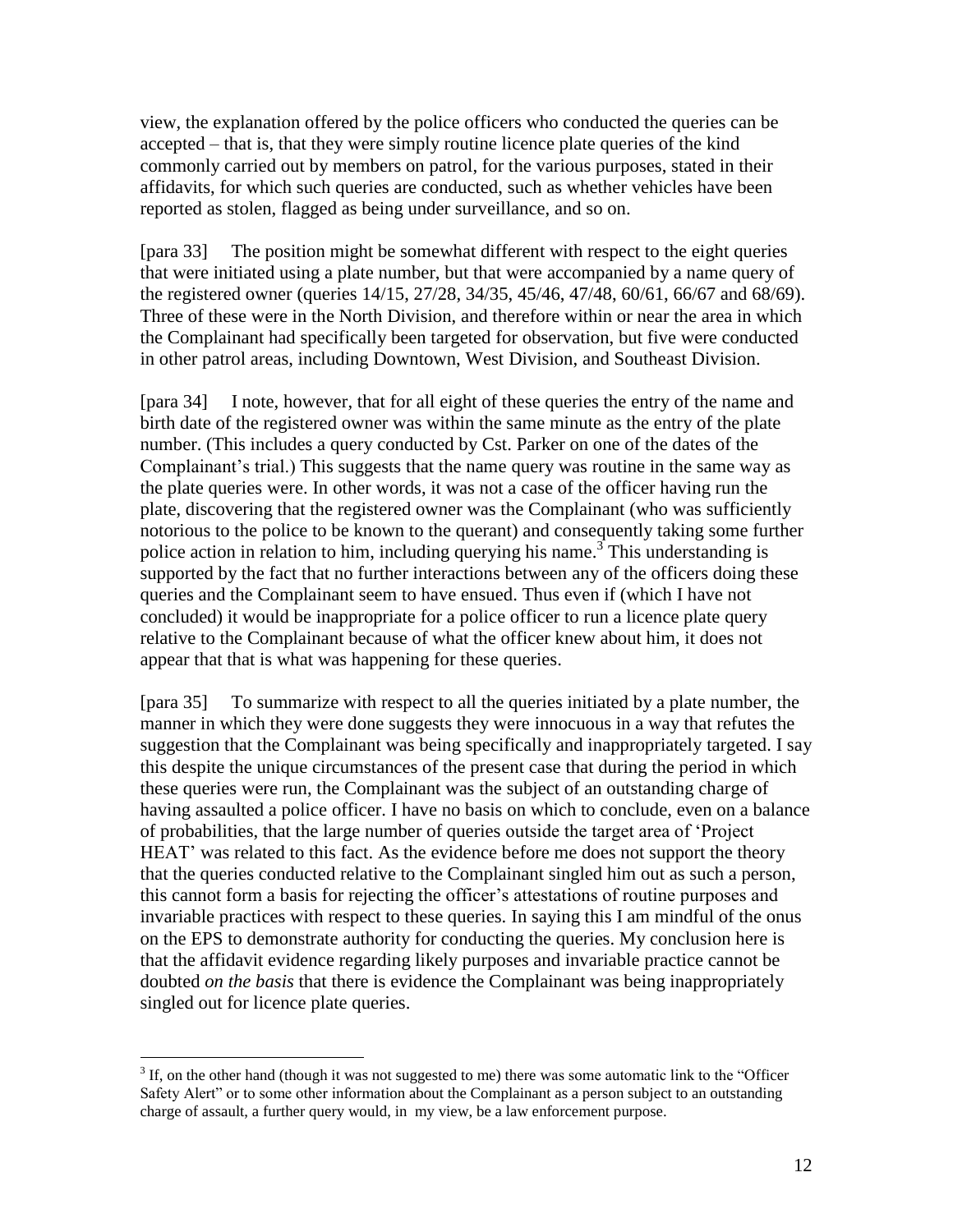[para 36] Thus I find that the EPS has demonstrated that the queries initiated by licence plate numbers were conducted, in accordance with Part 2 of the Act, for a legitimate law enforcement purpose.

[para 37] The fact that a large number of the queries in this case were conducted without any documentation about their purpose is the subject of the second part of this order, which deals with reasonable security arrangements under section 38 of the Act.

#### **Issue B: Did the Public Body protect the Complainant's personal information by making reasonable security arrangements against such risks as unauthorized use, as required by section 38 of the Act?**

[para 38] As already discussed at length above, my review of the initial evidence submitted by the EPS suggested that for many of the queries at issue, there was no documentation, that was in existence prior to the Complainant's access request, as to why they had been conducted. In written correspondence with the EPS, I asked it to explain whether and why this appeared to be the case in spite of the fact, as indicated in earlier orders of this office that canvassed the evidence of the EPS about recent innovations in its systems, it appeared that the systems had a "reasons" field that was to be filled in for every CPIC query.<sup>4</sup>

[para 39] The EPS took the position that the presence or absence of a "reasons" field, and whether it had been filled in, was not determinative of whether a given query was legitimate. It said that for this reason it had not taken steps to determine whether "reasons" fields had been filled in.

[para 40] However, I asked it to take such steps because, in my view, whether a "reasons" field existed for a given query and in fact had been filled in was a very relevant factor, particularly for queries in which no specific reason could be determined by the querant either from their recollection, or from other documentation such as a notebook entry or investigation file number. Clearly if a 'reasons' field had in fact been filled in, this would be superior evidence to that of a plausible explanation as to why such a query might have been conducted, together with an attestation of usual or invariable practice of conducting queries for authorized purposes.

[para 41] The EPS responded that many of the queries in this case were conducted using the "CAD" system (computer-aided dispatch), which is used by the dispatch unit, and by officers engaged in front-line police work, including patrol work, in their mobile units. While there is a "reasons" field available for querants to fill in when using the EPS internal database "EPROS", there is no such field for queries performed using the "CAD" system. For the latter, there is only a "remarks" field. This field autofills certain information relating to the querant. It does leave some limited space for additional remarks, but at the time of the queries at issue, this 'remarks' field did not have to be filled out by reference to the specific reason for the query.

<sup>&</sup>lt;sup>4</sup> See, for example, Order F2008-024.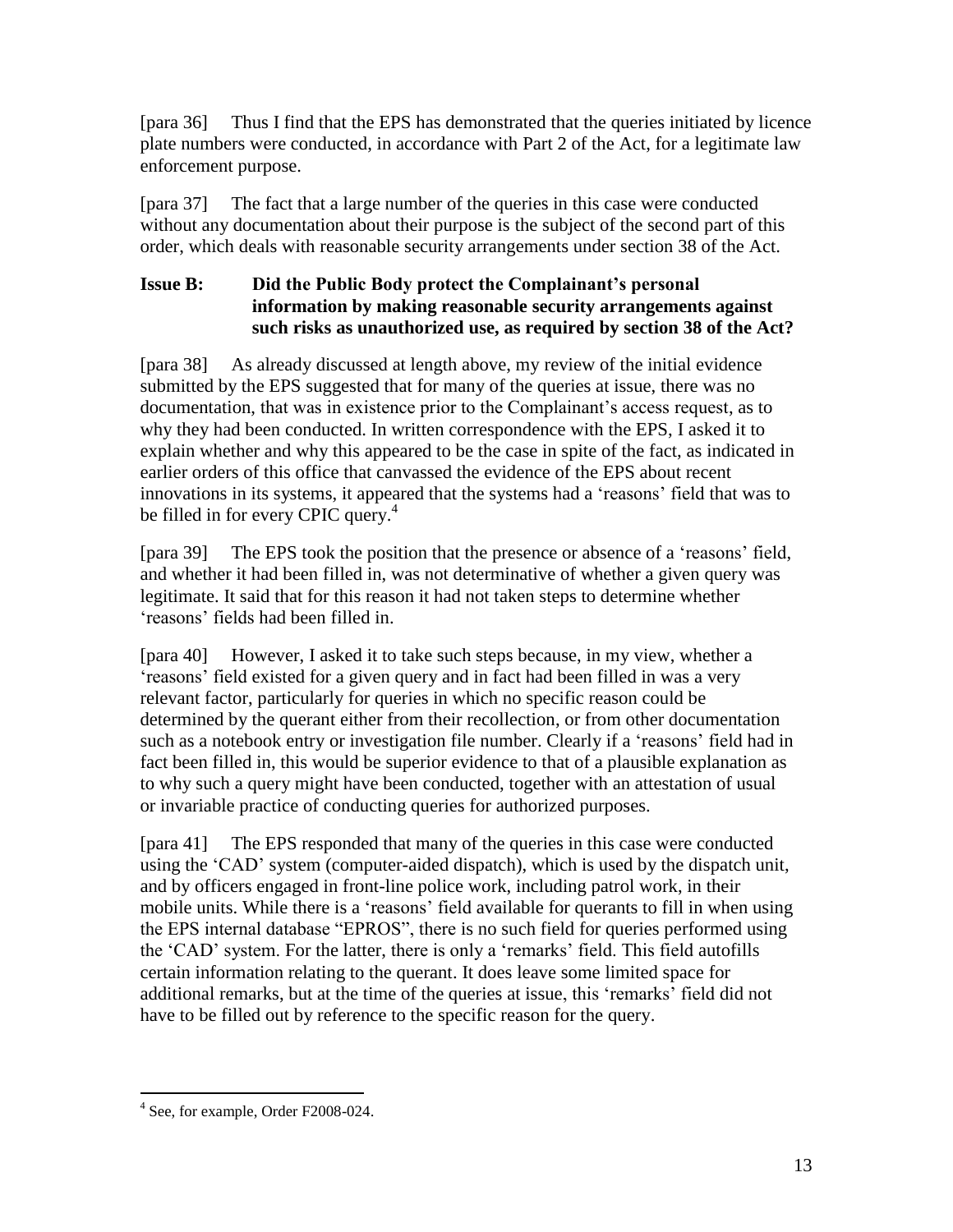[para 42] The EPS explained that"CAD"is a front-line tactical policing tool which members use when engaged actively in police work. It said that members engaged in active responses do not have time to articulate a police purpose and fill in a "reasons" field, and that public and officer safety would be jeopardized if members had to fill in the field for each query. It also explained that after officers have attended an incident and need to do further investigative work, they will then shift to EPROS, the internal records management system, which contains more information, and which does have a "reasons" field (which, since 2009, must be filled in in order to gain entry to the system).

[para 43] In view of the information I had received regarding "reasons" fields and related issues, I thought the question of reasonable security arrangements merited further examination. Therefore, I decided to conduct an oral hearing to address the adequacy of the EPS"s security provisions when using personal information to conduct CPIC searches, in particular, searches using the"CAD"system.

## *The oral inquiry evidence*

[para 44] The witnesses for the EPS in the oral portion of the inquiry were Ms. McCloskey, Disclosure Analyst, and Superintendent Keller of the Informatics Division.

[para 45] Ms. McCloskey"s testimony related primarily to training on the appropriate use of the EPROS internal system. She explained that members are trained on recruitment and in an ongoing way, that they may access information systems only for police purposes, that they must ensure that they can clearly articulate these police purposes, and that entries into the "reasons" field should be as specific as possible. She pointed to case file numbers, standard operational plan numbers, and event numbers as the optimal kinds of written recording, and that notebook recording could be used after the fact if there was no opportunity to record contemporaneously. She said that while the training was primarily in relation to EPROS rather than the "CAD" system, the principles as to appropriate use applied in relation to all information systems.

[para 46] Superintendent Keller, Informatics Division, gave testimony as to what information can be obtained from CPIC regarding both people and vehicles. He said that a licence plate query returns, among other things, the name of the registered owner, as well as whether the vehicle has been registered, has been stolen, or is a vehicle of interest. If the registered owner information is then separately submitted by pressing a button, it returns information such as any criminal history, outstanding warrants, bail release conditions, and violent nature. Queries of names can also be performed.

[para 47] The Superintendent explained that "CAD", which accesses CPIC, is used by the dispatch unit to build information about a request for service, which is packaged by a dispatcher to send to a responding mobile unit. "CAD" is also used by police officers in mobile units to gather information directly in responding to a call. In either case, it is a tool to manage an active event.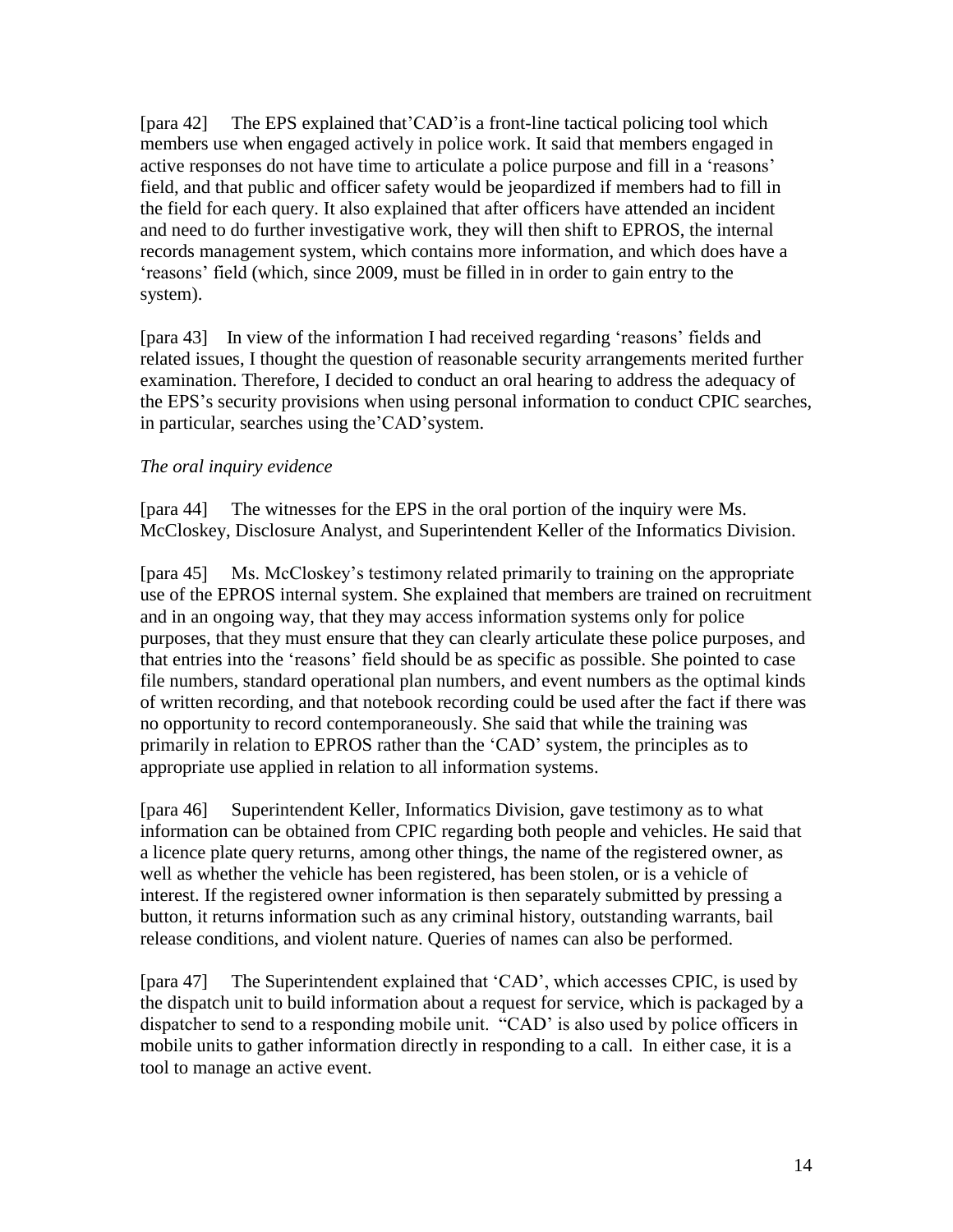[para 48] Superintendent Keller explained a document which was entered into evidence (Exhibit 12) which showed a "CAD CPIC Vehicle Query" screen. This screen contains a REM ("remarks") field, which autopopulates with the querant"s regimental number, and allows room for additional comments up to 40 characters in total. This CAD/CPIC screen also contains a field entitled "query reason" which has a drop-down menu with a limited number of choices, including "investigative" (only three menu items have been installed by EPS for "CAD" though apparently others were available in CPIC that had not been included). "Investigative" is the choice among the three available that in Superintendent Keller"s view would be most suitable for the work of dispatch units and police officers on patrol described above.

[para 49] The Superintendent also provided information, including by way of reviewing a series of screenshots, policy manual excerpts and service directives, respecting EPROS Gateway, which can be accessed by officers in mobile units to provide deeper or "richer" information, and information for reports, which are completed through Gateway. This would typically be accessed after all risks in a response had been managed and the situation had been normalized, for the purpose of conducting a more purposeful and thorough part of an investigation.

[para 50] EPROS Gateway has since 2006 been subject to a requirement to fill in the reasons field. Since 2009 (which post-dates most of the queries here at issue) the system requires the "reasons" field to be filled (in writing rather than through a menu) in order to gain access to the system. The login screen also contains a reminder and warning regarding the appropriate use of the system, that inappropriate use constitutes misconduct under the Police Service Regulation and is potentially also a criminal offence, and is a breach of the conditions of EPS employment. (There is no parallel warning for accessing CPIC through "CAD", although Superintendent Keller indicated that consideration is being given to bringing the "CAD" system into conformity in this regard).

[para 51] A 2008 Service Directive respecting completion of the "reason for access" field in EPROS and EPROS Gateway (Exhibit 27) states that "the reason for access shall include the factual reason for access, i.e. occurrence numbers and/or any comments as to why the query is being made". Exhibit 8, an EPS newsletter, contains a highlighted textbox entitled "Accessing information through EPROS/CPIC: are you doing it correctly?" which states: "… be as specific as you can … and include the occurrence number. If you need to access more than one name at a time fill in the reason for access query for each name." The space available in the field is 100 characters.

[para 52] Superintendent Keller noted that when investigating using EPROS Gateway, reasons for access might need to be updated continuously on a per-query basis, and that though this could be burdensome, it can and should be done.

[para 53] This service directive also contains a section indicating that exceptions can be sought for filling in the field for police activities involving large numbers of queries as part of the responsibilities of an assigned role. However, such exceptions are to be conditional on members recording the reasons for their queries in their notebook or on an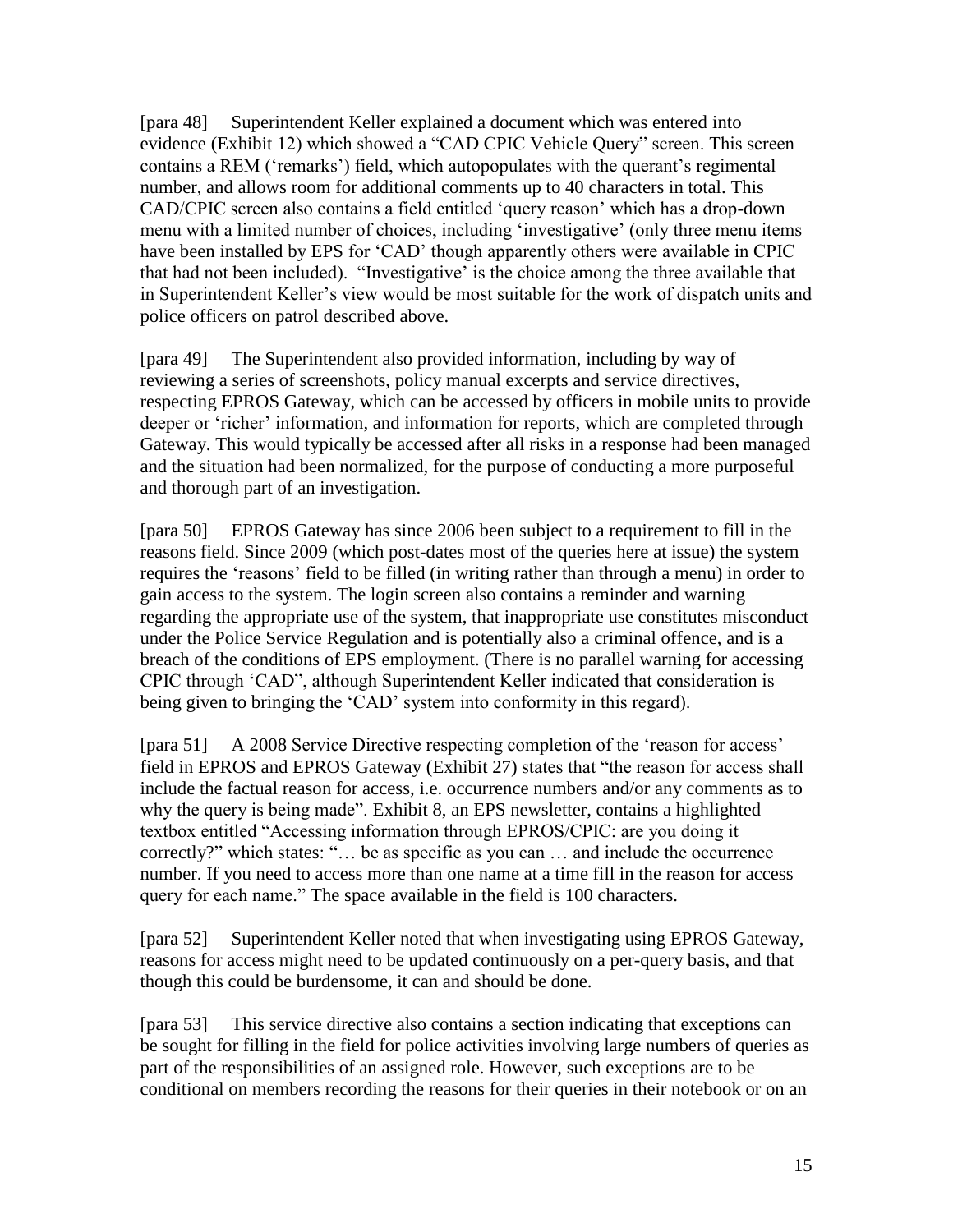electronic archiving system accessible for audit purposes. Superintendent Keller indicated that no such exceptions had been granted.

[para 54] The requirements for filling in a reasons field when accessing EPROS or EPROS Gateway are, as already noted, in contrast to those for EPS"s "CAD" system. For the latter, filling in is not required, nor is there any opportunity for filling in the field after an incident is over, since the system closes and cannot be re-opened.

[para 55] However, Superintendent Keller indicated that the local CPIC field officer in Edmonton had informed him recently that the policy for CPIC queries, regardless how accessed, is that the "remarks" field be filled in. He stated he was surprised and concerned to learn this, as he felt EPS should be in compliance with the CPIC policy, yet that there are situations in front-line policing in which compliance is impossible, in that an officer"s refocusing to articulate a purpose could compromise their own and public safety and the effectiveness of policing. Superintendent Keller provided a hypothetical illustration of a policing situation in which the need to pay close attention to developing events would make it impossible to record police purposes as the situation was still evolving.

[para 56] Superintendent Keller stated in this regard that he intended to seek a ruling from CPIC National Policy Office, for which he would make his concerns known. He would then strive to bring EPS practice in line with CPIC policy, looking for enhancements in the system and to training to enhance accountability. He noted, for example, the possibility of drop-down menus for common policing activities, and the possibility that the system would record the fact that a registered-owner query follows a plate query. He also noted the solutions might be different for activity-specific reasons that for individual-specific ones (the latter presumably necessarily involving a name query). The Superintendent also agreed that after-the-fact recording in notebooks might achieve the reason-recording objective for some circumstances.

[para 57] The Superintendent"s attention was drawn by counsel for the Complainant to the manner in which some of the "reasons" fields had been filled in (as determined by the outside consultant retained by the EPS to retrieve this information) for the queries that had been conducted via EPROS or EPROS Gateway. A review of the log of queries containing this added information shows that of the 13 such queries, no information was available for five of them<sup>5</sup>, two indicated precise reasons relating to a file, one stated "PSVU daily activities", one indicated what Superintendent Keller thought might be a payroll number, a regimental number, and the words "North CIS", three indicated a regimental number together with "work", "police", or "police work" (though two of these were clearly associated with case file 08-062618), and one indicated just a regimental number (though, again, this was shown to be associated with the creation of the standard operational plan "Project HEAT"). Of the thirteen queries, it was possible to ascertain a

 $<sup>5</sup>$  This was not because the field had not been filled in, but because the queries could not be located at all by</sup> the outside consultant in the part of the system from which the reasons as filled in in the "reasons" field could be derived. However, two of these five queries did have the associated file number entered in the "remarks" field, and the remaining three were the queries conducted by Cst. Mishio, relative to which he had a specific recollection.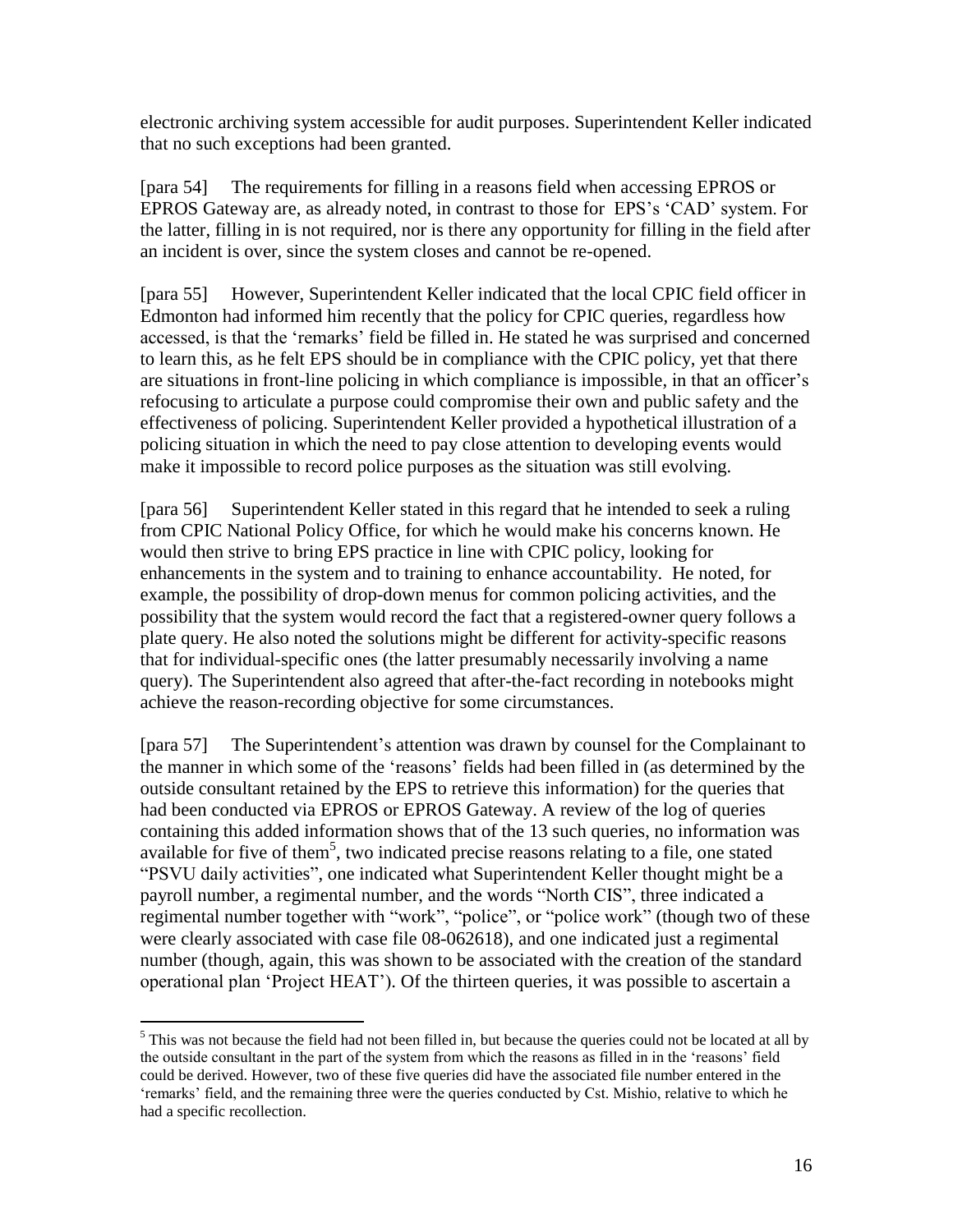precise reason by reviewing the "reasons" field for only two of them. In response to questions from counsel for the Complainant, Superintendent Keller agreed that for the most part, given what had been entered in the "reasons" field, the practice of the officers involved had been inadequate and not in conformity with EPS requirements. He also suggested that the case file numbers should have been entered. As I have already noted, however, a number of these queries were not in issue, and for others, the reasons were available through other means.

[para 58] Counsel for the Complainant suggested that unit histories, which appear to be readily available to EPS, would demonstrate for a given plate query whether it was one of a sequence of such queries, if so, lending support to the idea that the officer was engaged in routine 'random' queries at the time.  $\frac{6}{9}$  Similar information could be derived by obtaining queries conducted just before and just after the queries at issue: that is, if these were also plate or "plate and name" queries for other vehicles or registered owners, it could be assumed the querant was engaged in routine queries rather than that he was focused on a particular vehicle and its driver for other reasons.

[para 59] The evidence in the oral part of this inquiry also focused to some extent on the ability of the EPS to conduct audits on the use of its systems. The oral evidence and documents showed that members are warned that random audits will be conducted and that inappropriate uses will be penalized. The witnesses stated that internal audits are done, and that EPS can audit the way "reasons" fields are filled in (with the help of an external consultant with expertise in retrieving such information) though as the evidence showed, there is not necessarily an ability to find this information, since some of the individual queries could not be located at all through this process.

[para 60] As well, at my request, the EPS provided some supplementary information concerning their audit processes. It did not, however, give any information concerning any actual audit results or any difficulties that may have been encountered in conducting audits in relation to the presence or absence of "reasons" fields or how they had been filled in.

[para 61] In terms of the ability to discern the reasons for access apart from 'reasons' fields, the witnesses indicated that this was by way of "sleuthing" on the part of the disclosure analyst, involving pulling files in which the Complainant was involved, determining which officers were involved and inquiring of them whether they could determine the reason, and using the identity-based records management systems in any ways that would yield the required information.

## *Discussion re reasonable security arrangements*

[para 62] I note that some earlier orders of this office have been based on an incorrect assumption about the facts, that arose from evidence given by the EPS with respect to its

 $\overline{a}$ <sup>6</sup> It may be inaccurate to describe such queries as necessarily truly random, as it seems likely members rely on intuition informed by experience, as to what a given query might yield, depending on factors such as the nature of the vehicle, its location and its occupants.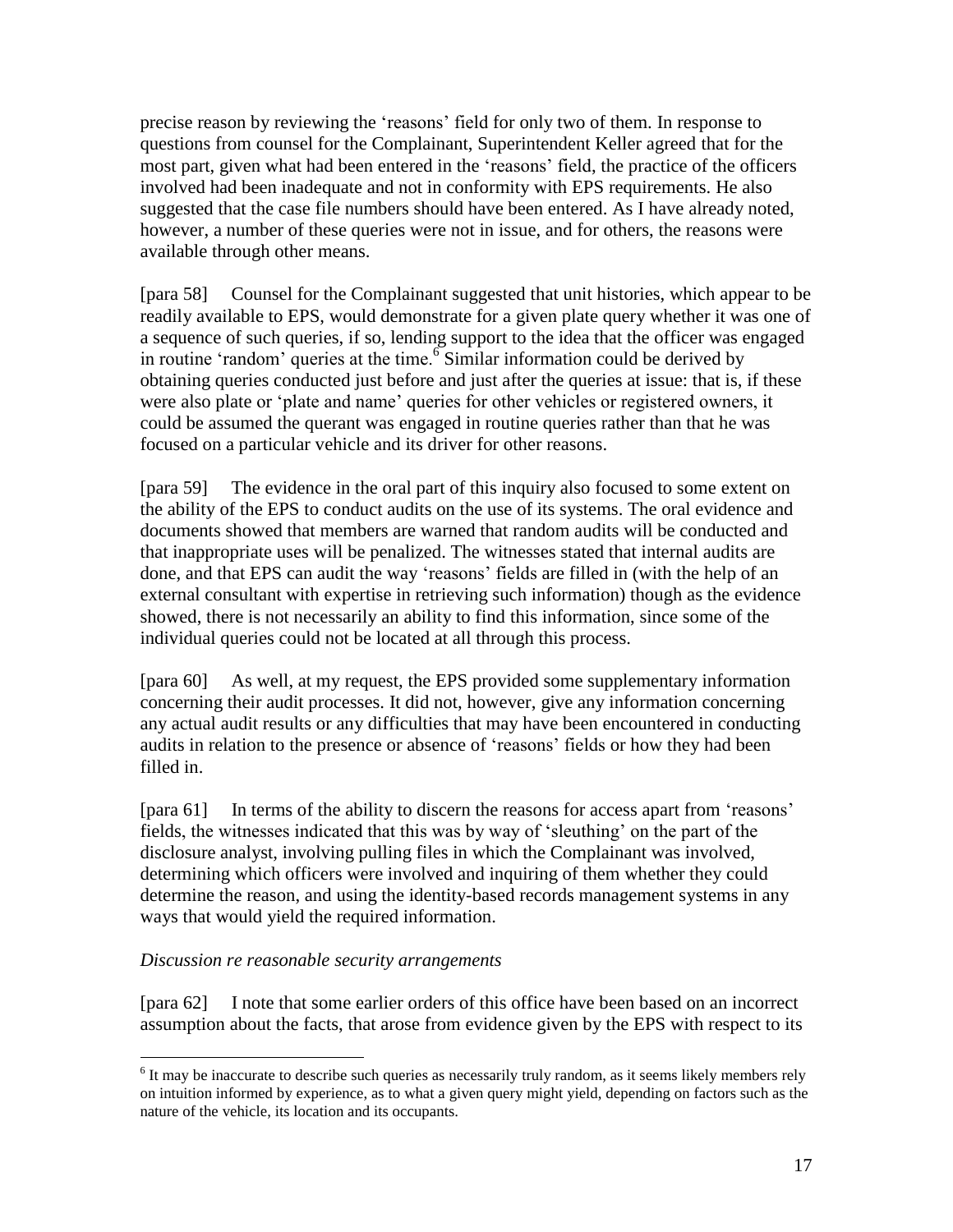practices in conducting queries – notably that according to EPS policies, the "reasons for access" field is available and is to be filled in for all CPIC queries. In Order F2008-024, former Commissioner Work said (at para 32):

The EPS … provided a Service Directive requiring that members enter a reason for access when conducting queries of the EPS records management system (in EPROS an EPROS Gateway). The EPS did not provide an explanation in its submission as to the relationship between the "EPS records management system" and CPIC (which is a national database), other than to note that before June, 2006, searches using PROBE (as the EPS system was then called) defaulted automatically to also conduct CPIC queries. However, as the latter Service Directive states that "[i]n keeping with EPS *and CPIC requirements***,** members shall complete the mandatory fields in the EPROS - Reason for Access", *I take the EPS submissions on this point to mean that "reason for access" information is also required for CPIC queries.* [emphasis added] …

Possibly in this and other similar cases, queries conducted via "CAD" simply did not arise for discussion because no queries at issue in those cases had been conducted in that manner. In any event, the true state of affairs, as discussed above, is that there is no requirement imposed by EPS on its members to provide written reasons for a CPIC query when using the "CAD" system (though, as discussed, there appears to be such a requirement imposed by the CPIC Policy Office, with which EPS policy is presently not in line).

[para 63] The earlier orders of this office have also said that the requirement to record the specific reasons for a query is an important element of reasonable security measures, in that it both requires the reason to be formulated clearly before the query is done (which could dissuade inappropriate queries), and enables an audit after the fact that can draw on direct evidence of the reasons, as opposed to conjecture. Audit capability can be an important element of reasonable security arrangements. That this is so formed part of the EPS"s own submissions in Order F2006-033, as shown in Appendix C, which is attached to the Order. In particular, paras 133 to 135 of Appendix C (excerpted from the EPS submission) state:

133. In May of 2008, the EPS issued a further Service Directive concerning Completion of Reason for Access/Use in EPROS and EPROS Gateway […]. The Service Directive specifies that the reason for access must be specified when logging onto the system and/or when initiating a new search or query, subject to certain limited exceptions.

134. Each of the members who testified during the course of this Inquiry were asked whether they were now aware that queries could only be conducted in accordance with the Service Directive pertaining to Accessing Police Information, and whether the Service Directive provided sufficient clarity regarding the rules that apply to use of police information systems. All of the witnesses who testified indicated that the Service Directive was clear, and provided appropriate guidance. In addition, the members all indicated that they were using the "reasons" field to assist them in being (sic) to articulate the reason for a particular query, if asked about it subsequently.

135. These policies, and the introduction of a "reasons" field in EPROS, are important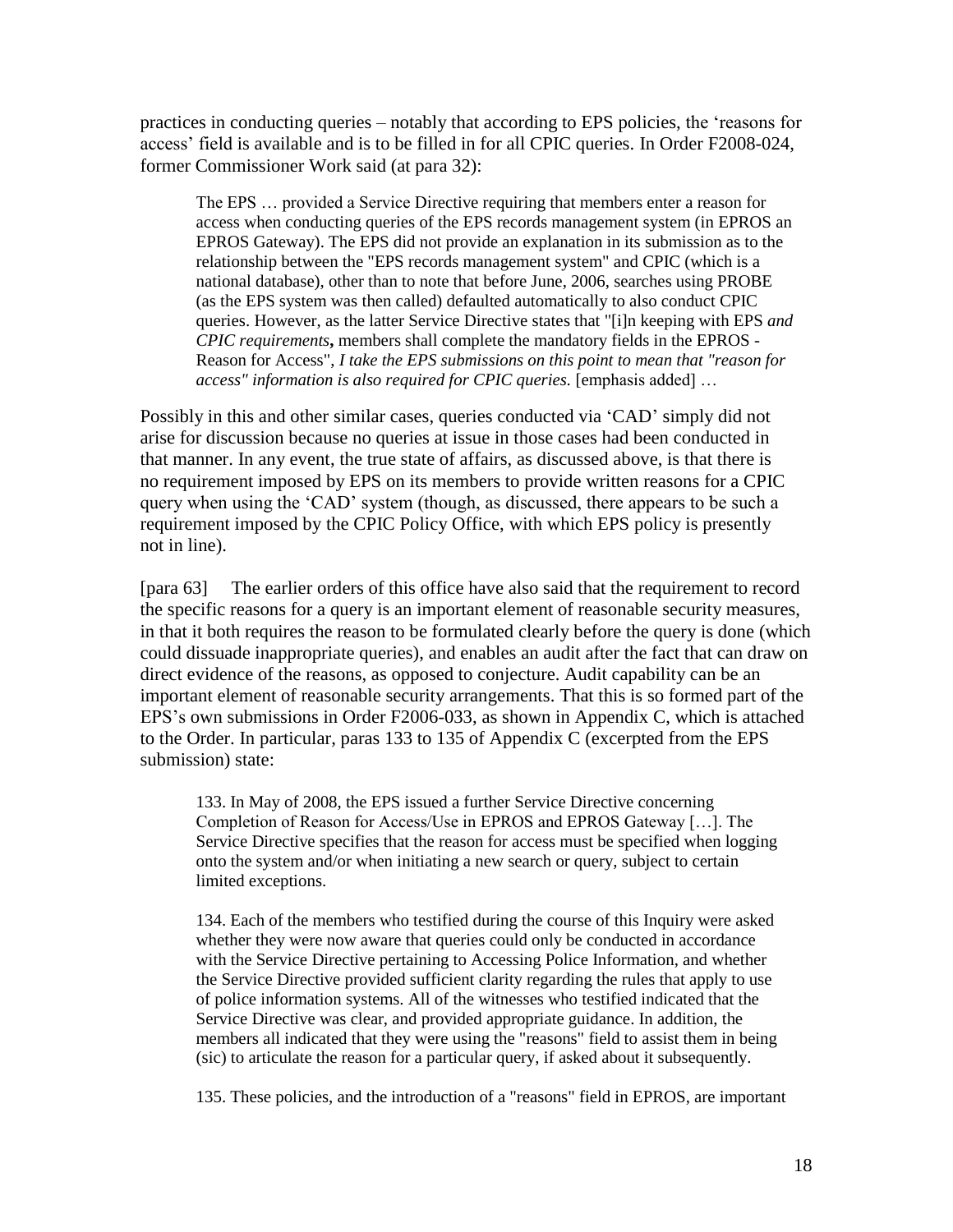components of the "reasonable security" arrangements that are currently in place regarding use of police information systems.

If the reasons, or absence of reasons, cannot be determined, there is no disincentive for members to use the tool for inappropriate purposes.

[para 64] In my view, the considerations as to what is required for reasonable security arrangements are different for different circumstances. I will consider each of the following separately: licence plate and contemporaneous "plate and name" queries; name queries in CAD, and; queries using EPROS or EPROS Gateway.

[para 65] With regard to licence plate and "plate and name" queries, the evidence showed that it can be impracticable for a member on patrol conducting such queries in a routine manner to enter a distinct reason – for example, "routine plate query" – for every instance, at least not given the features of the existing system. I note that in the video of Inspector Neufeld (Exhibit 8) concerning reasons requirements, the Inspector states that a member conducting multiple routine plate queries is not required to provide a reason for each, but he does recommend making a notebook entry if this endeavor is associated with a particular activity, for example, a standard operational plan.

[para 66] I have noted Superintendent Keller"s commitment to refining the system to make it easier to provide a reason for each such routine plate or 'plate and name' query, particularly if this is demanded by CPIC policy. I am not sure this would necessarily dissuade members from making inappropriate plate or 'plate and name' queries, such as those made to identify a person in whom the querant had a non-policing interest, because the same entry could be made for both appropriate and inappropriate queries. However, I agree that a requirement for documenting reasons even for multiple routine queries would be beneficial for audit purposes, and for the purpose of training members to provide reasons for queries without exception.

[para 67] Despite this, I do not think the absence of a mechanism for facilitating individual entries for the routine plate and contemporaneous "plate and name" raises a concern relative to section 38 of the Act in this case. As explained above, all such queries about the Complainant appear to have been proper. As nothing about these queries suggests the system is failing, there is no reason to treat them as raising the question of whether the terms of section 38 are being met.

[para 68] I turn to name queries that are conducted through 'CAD' during active policing, which are initiated by a name (and possibly associated information) or first by a licence plate and subsequently, possibly after contact with the driver, by the driver's name.

[para 69] I agree that entry of a reason for a query via 'CAD' while the officer is engaged in relation to the person being queried should not be required, for the reasons, already discussed, that the officer needs to be focused on the work at hand. As Superintendent Keller stated, for many such encounters, the police officer will thereafter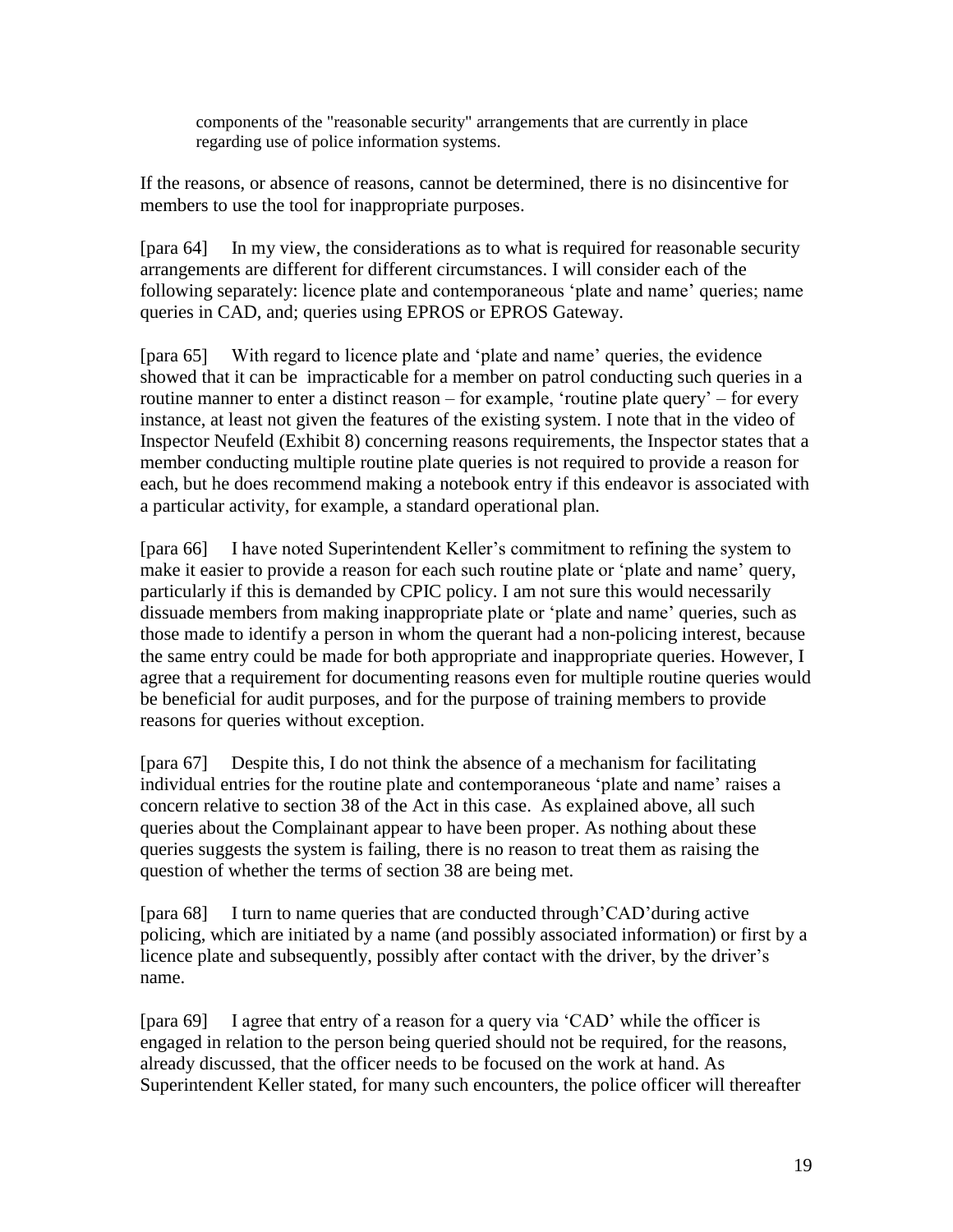resort to EPROS and will then be required to document their reason to gain entry to the system.

[para 70] However, possibly there is a gap for situations in which an encounter during active police work gives rise to a query, but there is no further investigation via EPROS, nor any occurrence number, file or other documentation. As already noted, there is no after-the-fact opportunity to document the reason in "CAD". In my view, unless some other demand immediately takes the officer"s attention, a requirement that an after-thefact notebook entry be made associating the name with the reason for the encounter would be highly beneficial for cases in which there will be no other documentation. Unless there is a requirement at least after the fact to record a reason for every query of a name in circumstances in which no other documentation will naturally ensue, EPS members will be less constrained, both in that their attention is not thereby focused on the need for a reason to run a query, and in terms of the deterrent effect of an audit that can show that no reason was recorded. As Superintendent Keller indicated, a way should be found to facilitate making such entries on a searchable system rather than manually.

[para 71] The same observation – the absence of the salutary effects of a requirement to record reasons – would hold true for any name query on "CAD" that would have no associated documentation, whether or not there had been an encounter.

[para 72] Further, the absence of documentation of this sort where name queries are done via "CAD" means no concrete evidence is available where, as in the present case, it would be highly useful. A considerable number of the queries of the Complainant that were done in order to ascertain his bail release conditions and related information were done via the "CAD" system, and had no associated documentation. This meant that for some of them, the officers had to rely on memory and to speculate to some degree (for example queries 33 and 57), as well as take the extra step of providing affidavits about their usual and invariable practices. Further, the circumstances for some of these queries may have been such as to permit contemporaneous recording. Put simply, the best possible evidence of purpose could have been created, either contemporaneously or after the fact, without being unduly burdensome, but it was not.

[para 73] Despite this, however, all of the "name alone" queries conducted about the Complainant on the "CAD" system in the present case were shown to have had (or to have had more likely than not) a proper police purpose (and many of these queries were not at issue). Thus, again, I do not regard this as an appropriate case in which to make a determination as to whether section 38 of the Act is contravened by the absence of 'reasons' fields that would record the reason for a name query via the 'CAD' system, or by the absence of a strict requirement for recording by some other means.

[para 74] I turn, finally, to the CPIC queries conducted via EPROS. As discussed above, there were 15 such queries, and the "reasons" field could be used to ascertain the reason for only two of them.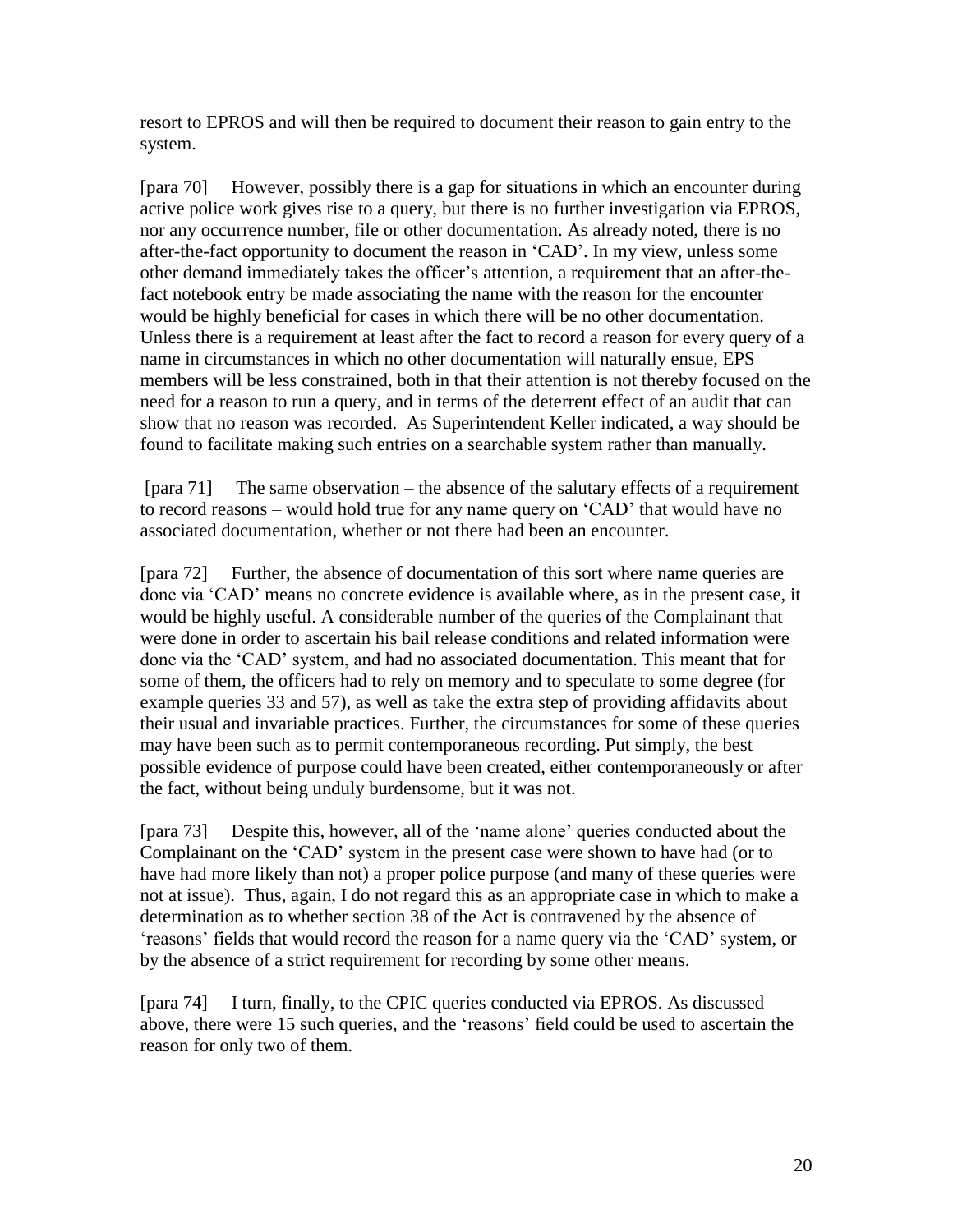[para 75] However, for all but three of these queries (those conducted by Cst. Mishio), the EPS was able to demonstrate, in some cases conclusively and in others on a balance of probabilities, that the query was conducted for a police purpose, and was reasonable for the purpose. (Two of them, numbers 20 and 21, were not in issue in any event.) Thus, again, while the failure of EPS members to follow their own policies and the tenets of their training in terms of recording reasons is concerning, it does not follow that they are commonly conducting these queries for improper purposes. Further, the evidence in this case was that since 2009 (which post-dated most of the queries here at issue) for EPROS and EPROS Gateway, reasons must be filled in to make it possible to log on to the system. This inquiry has brought the failures regarding the content of the entries to light, and I presume that future training will make clear to members the position taken by Superintendent Keller that entries such as "police work" are inadequate responses. In view of the foregoing, I do not consider this to be an appropriate case for considering whether EPS's general processes respecting documenting reasons in the 'CAD' system violated section 38.

[para 76] As discussed above, Cst. Mishio"s purposes for conducting queries did not, in my view, meet the requirements of the Act. However, as this was exceptional relative to the rest of the queries, it does not, in my view, in itself raise a process concern under section 38.

[para 77] In making these observations, I do not rule out the possibility that circumstances may arise showing that a significant number of queries are conducted for which no police purpose can be determined, or that this is commonly the case, or it is shown that EPS members are frequently conducting queries for improper reasons. Should this happen, it may be necessary to revisit the questions about which I have chosen to make no determination given the facts of the present case. In other words, my remarks about the EPS systems for documenting reasons in this case are not meant to be taken as a conclusion that they are necessarily entirely adequate.

[para 78] Nor would it make sense for me to make a determination that the systems were adequate in relation to the Complainant alone. The queries were proper for the most part in this case, and could be demonstrated to be so by means other than a 'reasons' field. Thus the absence of documented reasons, or of a requirement for documenting reasons for some situations, did not raise a concern that the system is failing for these reasons in this case. However, this might not always be so under the same system. I cannot rule out the possibility that in other circumstances, these factors would be found to be key weaknesses in the processes that EPS has put in place to try to ensure appropriate use of police information systems by its members.

[para 79] I encourage the EPS to take further steps to refine and enhance its systems to enable easier recording of reasons for access to police information systems and easier auditing of the reasons, and to ensure compliance with policies and training regarding recording of reasons.